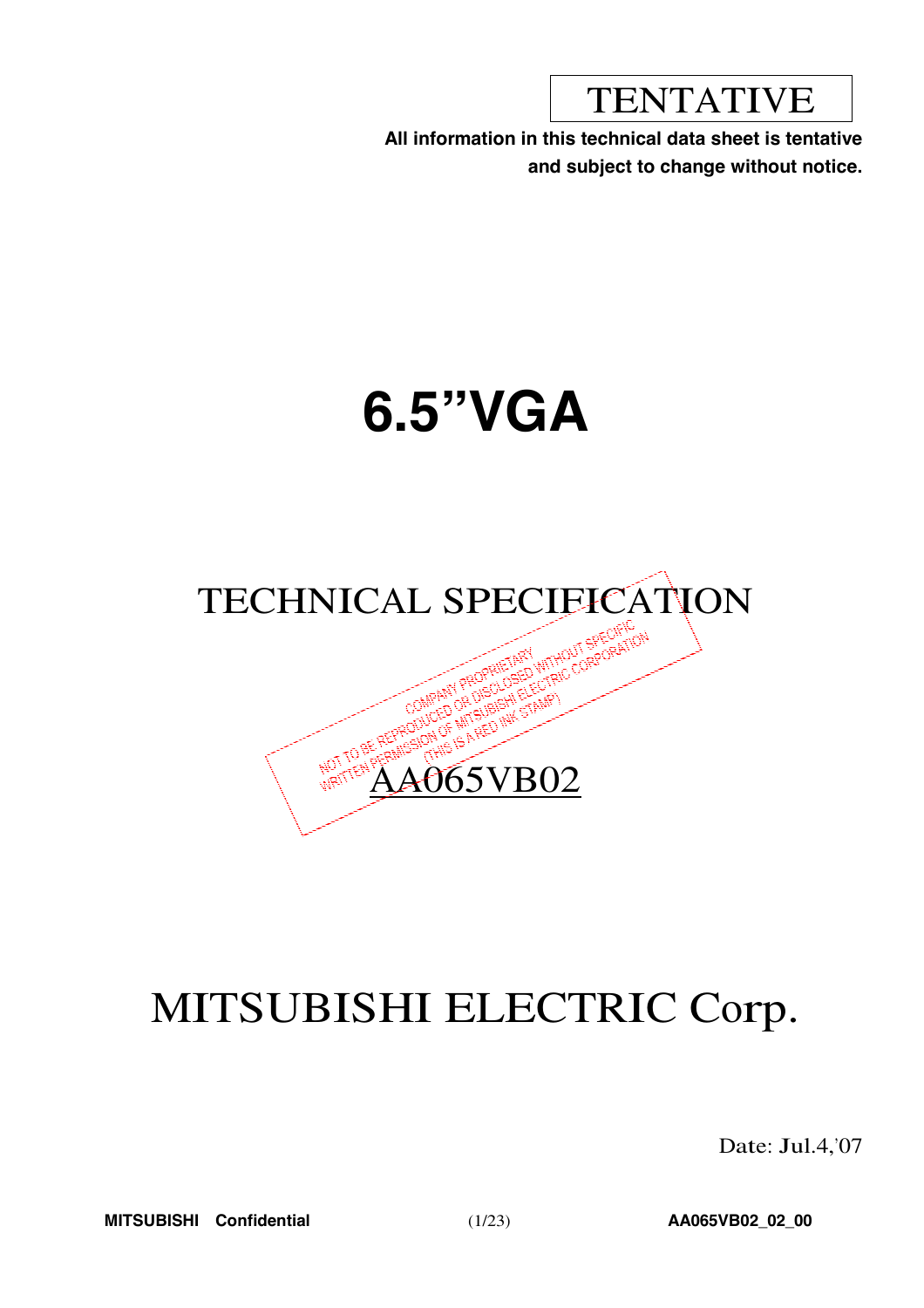# **CONTENTS**

| No. | Item                                           | Page           |
|-----|------------------------------------------------|----------------|
|     | <b>COVER</b>                                   | 1              |
|     | <b>CONTENTS</b>                                | 2              |
| 1   | <b>APPLICATION</b>                             | 3              |
| 2   | <b>OVERVIEW</b>                                | $\overline{4}$ |
| 3   | <b>ABSOLUTE MAXIMUM RATINGS</b>                | 5              |
| 4   | ELECTRICAL CHARACTERISTICS                     | 5, 6, 7        |
| 5   | <b>INTERFACE PIN CONNECTION</b>                | 8              |
| 6   | <b>INTERFACE TIMING</b>                        | 9, 10, 11, 12  |
| 7   | <b>BLOCK DIAGRAM</b>                           | 13             |
| 8   | <b>MECHANICAL SPECIFICATION</b>                | 14, 15         |
| 9   | <b>OPTICAL CHARACTERISTICS</b>                 | 16, 17, 18     |
| 10  | <b>RELIABILITY TEST CONDITION</b>              | 19             |
| 11  | <b>OTHER FEATURE</b>                           | 20             |
| 12  | <b>HANDLING PRECAUTIONS FOR TFT-LCD MODULE</b> | 21, 22, 23     |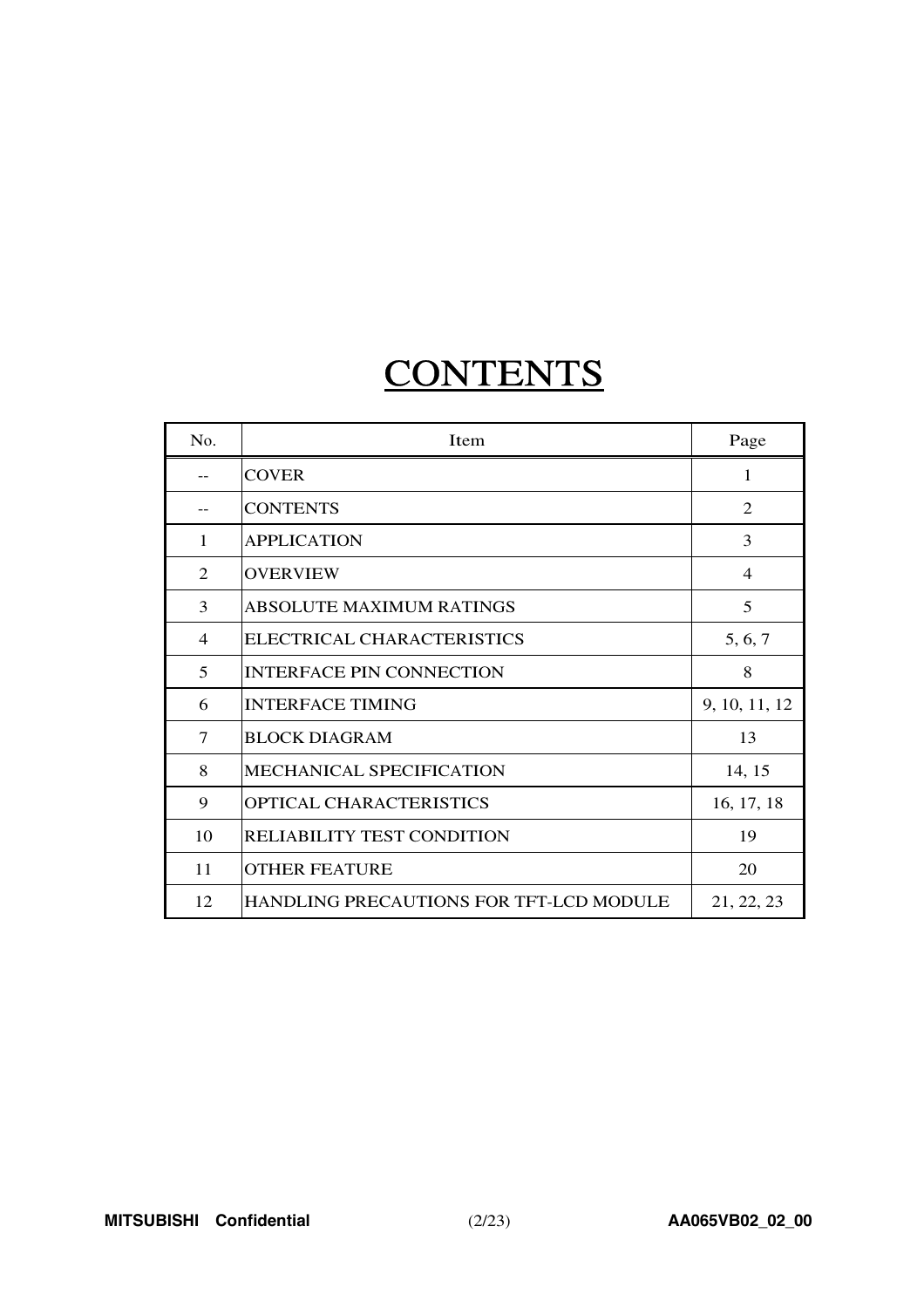# **1. APPLICATION**

This specification applies to color TFT-LCD module, AA065VB02.

These specification papers are the proprietary product of Mitsubishi Electric Corporation ("MITSUBISHI) and include materials protected under copyright of MITSUBISHI. No part of this document may be reproduced in any form or by any means without the express written permission of MITSUBISHI.

MITSUBISHI does not assume any liability for infringement of patents, copyrights or other intellectual property rights of third parties by or arising from use of a product specified in this document. No license, express, implied or otherwise, is granted under any patents, copyrights or other intellectual property rights of MITSUBISHI or of others.

MITSUBISHI classifies the usage of the TFT-LCD module as follows. Please confirm the usage before using the product.

(1) Standard Usage

Computers, office equipment, factory automation equipment, test and measurement equipment, communications, transportation equipment(automobiles, ships, trains, etc.), provided, however, that operation is not influenced by TFT-LCD directly.

(2) Special Usage

Medical equipment, safety equipment, transportation equipment, provided, however, that TFT-LCD is necessary to its operation.

(3) Specific Usage

Cockpit Equipment, military systems, aerospace equipment, nuclear reactor control systems, life support systems and any other equipment. MITSUBISHI should make a contract that stipulate apportionment of responsibilities between MITSUBISHI and our customer.

The product specified in this document is designed for "Standard Usage" unless otherwise specified in this document. If customers intend to use the product for applications other than those specified for "Standard Usage", they should first contact MITSUBISHI sales representative for it's intended use in writing.

MITSUBISHI has been making continuous effort to improve the reliability of its products. Customers should implement sufficient reliability design of their application equipments such as redundant system design, fail-safe functions, anti-failure features.

MITSUBISHI assumes no responsibility for any damage resulting from the use of the product that does not comply with the instructions and the precautions specified in this document.

Please contact and consult a MITSUBISHI sales representative for any questions regarding this product.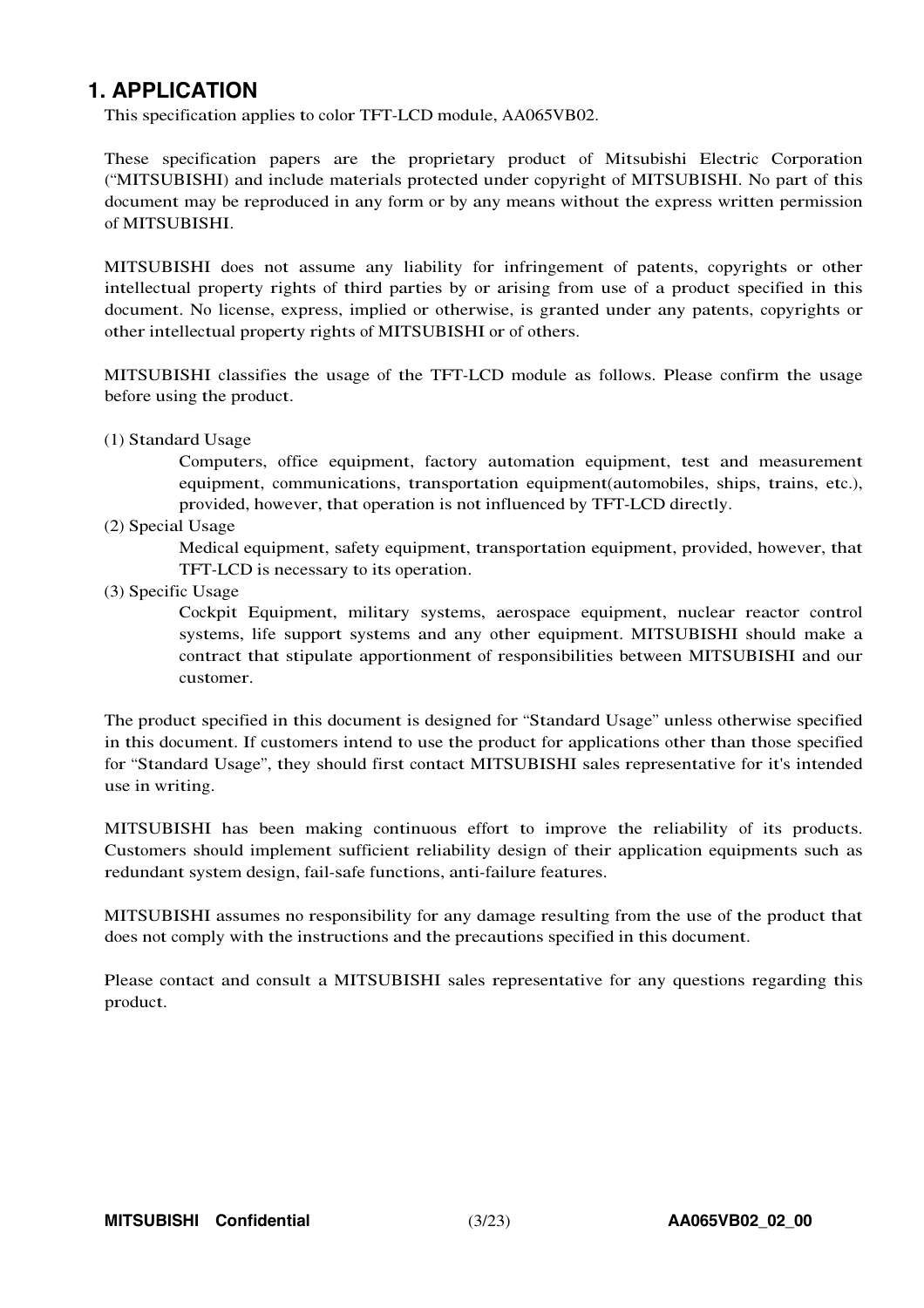# **2. OVERVIEW**

AA065VB02 is 6.5" color TFT-LCD (Thin Film Transistor Liquid Crystal Display) module composed of LCD panel, driver ICs, control circuit, and backlight unit.

By applying 6 bit digital data  $640 \times 480$ , 262k-color images are displayed on the 6.5" diagonal screen. Input power voltages are 3.3 / 5.0V for LCD driving.

The type of data and control signals are digital and transmitted via CMOS interface per Typ. 25 MHz clock cycle.

Inverter for backlight is not included in this module. General specifications are summarized in the following table:

| <b>ITEM</b>                            | <b>SPECIFICATION</b>                                  |
|----------------------------------------|-------------------------------------------------------|
| Display Area (mm)                      | $132.48(H) \times 99.36(V)$<br>$(6.5$ -inch diagonal) |
| Number of Dots                         | $640 \times 3$ (H) $\times 480$ (V)                   |
| Pixel Pitch (mm)                       | $0.207$ (H) $\times$ 0.207 (V)                        |
| <b>Color Pixel Arrangement</b>         | RGB vertical stripe                                   |
| Display Mode                           | Normally white TN                                     |
| Number of Color                        | 262k                                                  |
| Luminance (cd/m <sup>2</sup> )         | 600                                                   |
| Wide Viewing Angle Technology          | Optical compensation film                             |
| Viewing Angle ( $CR \ge 10$ )          | $-70-70^{\circ}$ (H) $-60-50^{\circ}$ (V)             |
| <b>Surface Treatment</b>               | Anti-glare and hard-coating 3H                        |
| Electrical Interface                   | <b>CMOS</b>                                           |
| Optimum Viewing Angle (Contrast ratio) | 6 o'clock                                             |
| Module Size (mm)                       | $154.0$ (W) $\times$ 121.0 (H) $\times$ 11.0 (D)      |
| Module Mass $(g)$                      | 205                                                   |
| <b>Backlight Unit</b>                  | CCFL, 2-tubes, edge-light, replaceable                |

Characteristic value without any note is typical value.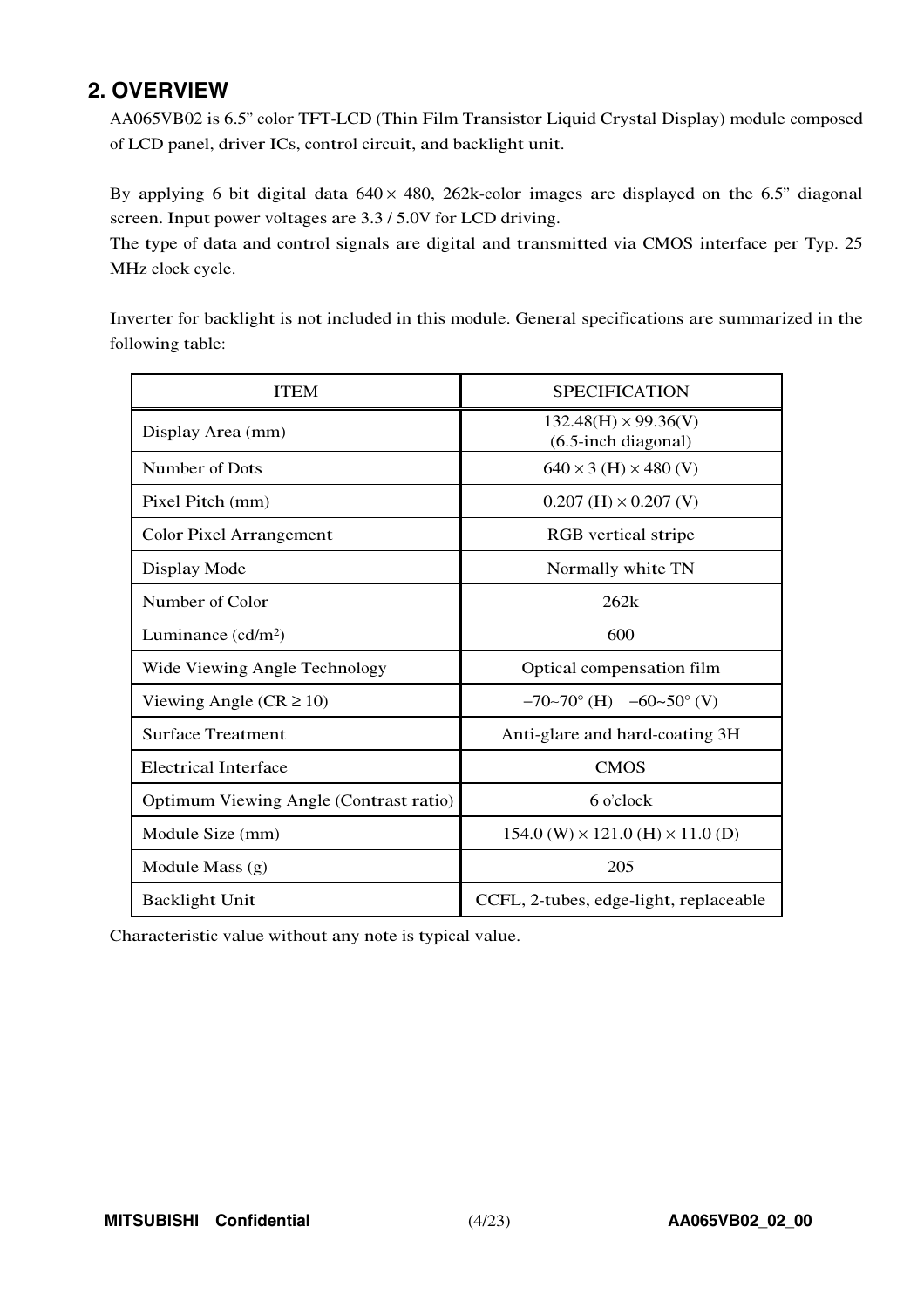# **3. ABSOLUTE MAXIMUM RATINGS**

| <b>ITEM</b>                                         | <b>SYMBOL</b>               | MIN.   | MAX. | <b>UNIT</b> |
|-----------------------------------------------------|-----------------------------|--------|------|-------------|
| Power Supply Voltage for LCD                        | <b>VCC</b>                  | $-0.3$ | 6.5  | V           |
| Logic Input Voltage                                 | VI                          | $-0.3$ | 6.5  | V           |
| Lamp Voltage                                        | <b>VL</b>                   | 0      | 1560 | <b>Vrms</b> |
| Lamp Current                                        | IL                          | 0      | 10   | mArms       |
| Lamp Frequency                                      | FL                          |        | 100  | kHz         |
| Note $1,2)$<br><b>Operation Temperature (Panel)</b> | $\Gamma_{\text{op(Panel)}}$ | $-20$  | 70   | $^{\circ}C$ |
| Note $2)$<br><b>Operation Temperature (Ambient)</b> | $T_{\text{op(Ambient)}}$    | $-20$  | 70   | $^{\circ}C$ |
| Note 2)<br><b>Storage Temperature</b>               | $T_{\text{stg}}$            | $-20$  | 80   | $^{\circ}C$ |

[Note]

1) Measured at the center of active area and at the center of panel back surface

2) Top, Tstg  $\leq 40^{\circ}$ C : 90%RH max. without condensation

<sup>T</sup>op,Tstg <sup>&</sup>gt; <sup>40</sup>°<sup>C</sup> : Absolute humidity shall be less than the value of <sup>90</sup>%RH at <sup>40</sup>°<sup>C</sup> without condensation.

# **4. ELECTRICAL CHARACTERISTICS**

| $(1)$ TFT-LCD                   |              |               |                   |      |      |             | Ambient Temperature : Ta = $25^{\circ}$ C |
|---------------------------------|--------------|---------------|-------------------|------|------|-------------|-------------------------------------------|
| <b>ITEM</b>                     |              | <b>SYMBOL</b> | MIN.              | TYP. | MAX. | <b>UNIT</b> | Remarks                                   |
| Power Supply                    | 3.3V powered |               | <b>VCC</b><br>3.0 |      | 3.6  | V           | $*1)$                                     |
| Voltage for LCD                 | 5.0V powered | <b>VCC</b>    | 4.5               | 5.0  | 5.5  | V           | $*1)$                                     |
| Power Supply                    | 3.3V powered | <b>ICC</b>    |                   | 200  | 300  | mA          | $*2)$                                     |
| Current for LCD                 | 5.0V powered | <b>ICC</b>    |                   | 150  | 200  | mA          | $*2)$                                     |
| Permissive Input Ripple Voltage |              | <b>VRP</b>    |                   |      | 100  | $mVp-p$     | $VCC = +3.3V/5.0V$                        |
| Logic Input                     | High         | <b>VIH</b>    | 2.0               |      | 5.5  | V           |                                           |
| Low<br>Voltage                  |              | VIL           | $\Omega$          |      | 0.8  | V           |                                           |

\*1) Power and signals sequence:

| t1 $\leq 10$ ms        | $200 \text{ ms} \leq t4$ |
|------------------------|--------------------------|
| $0 < t2 \le 50$ ms     | $200 \text{ ms} \leq t5$ |
| $0 < t$ 3 $\leq 50$ ms | $0 \leq t$               |

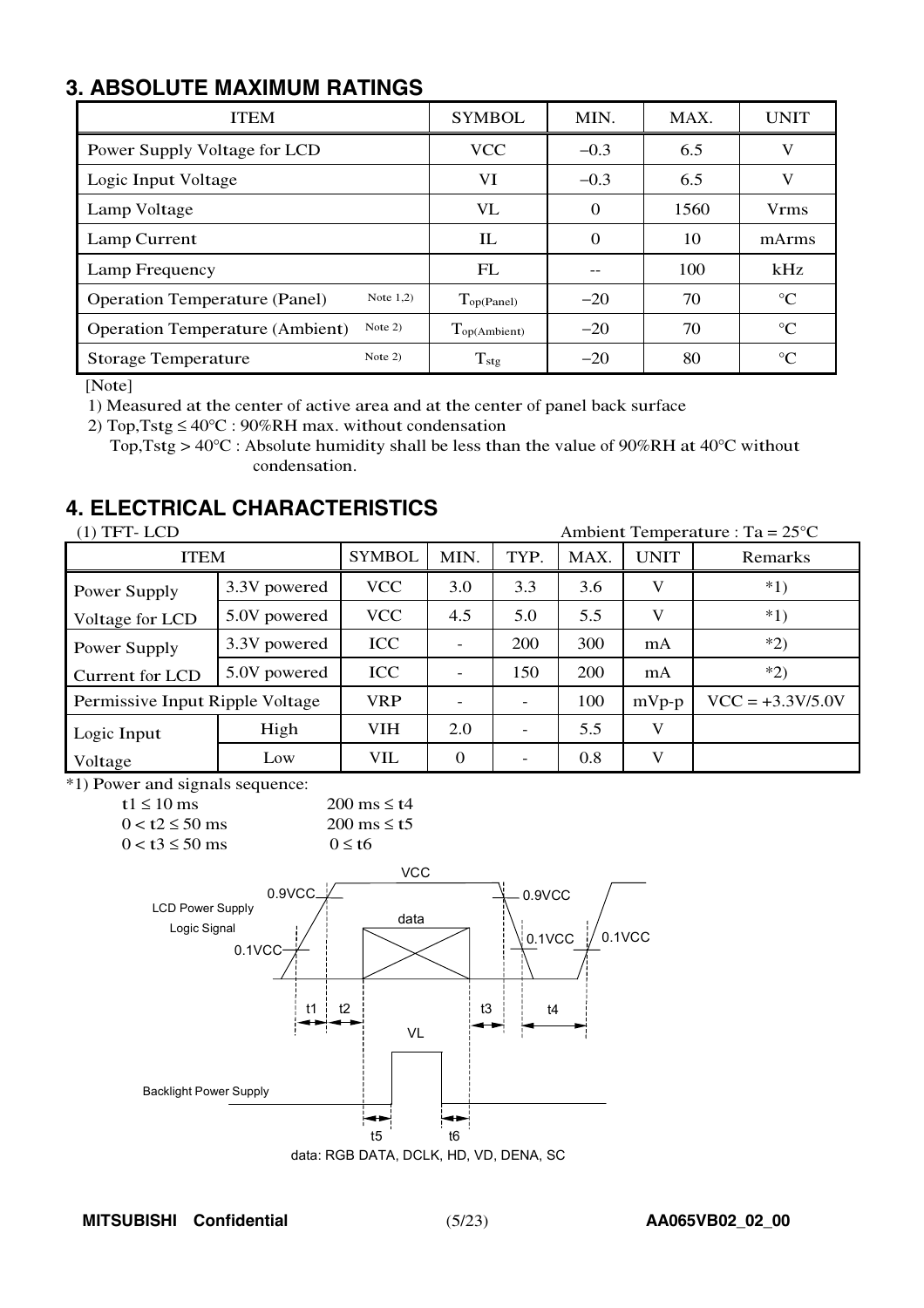VCC-dip conditions:

- $(a)$  3.3 V powered
	- 1) When  $2.4 \text{ V} \leq \text{VCC} < 3.0 \text{ V}$ , td  $\leq 10 \text{ ms}$
	- 2) When  $VCC < 2.4$  V

VCC-dip conditions should also follow the power and signals sequence.



(b) 5.0V powered

- 1) When  $3.6 \text{ V} \leq \text{VCC} < 4.5 \text{ V}$ , td  $\leq 10 \text{ ms}$
- 2) When  $VCC < 3.6$  V

VCC-dip conditions should also follow the power and signals sequence.



\*2) Typical current condition:

64- gray-bar-pattern 480 line mode  $VCC = +3.3 / 5.0 V$ , f<sub>H</sub>=31.5kHz, fy=60Hz, fcLK=25MHz

| $(2)$ Backlight              |               |       |       |      |             | $Ta=25^{\circ}C$                                      |
|------------------------------|---------------|-------|-------|------|-------------|-------------------------------------------------------|
| <b>ITEM</b>                  | <b>SYMBOL</b> | MIN.  | TYP.  | MAX. | <b>UNIT</b> | Remarks                                               |
| Lamp Voltage                 | VL            | --    | 340   | --   | <b>Vrms</b> | $IL=6.0$ m $Arms$                                     |
| Lamp Current                 | IL            | 3.0   | 6.0   | 7.0  | mArms       | $*1, *5)$                                             |
| Lamp Frequency               | FL            | 40    | $- -$ | 80   | kHz         | $*2)$                                                 |
|                              |               | 620   | --    | --   | <b>Vrms</b> | $Ta=25^{\circ}C$                                      |
| <b>Starting Lamp Voltage</b> | VS            | 930   | $- -$ | --   | <b>Vrms</b> | $Ta=0^{\circ}C$                                       |
|                              |               | 1000  | $- -$ | --   | <b>Vrms</b> | Ta= $-20^{\circ}$ C                                   |
| Lamp Life Time               | LT            | 50000 | --    | --   | h           | $*3, *4$ ) IL=6.0mArms<br><b>Continuous Operation</b> |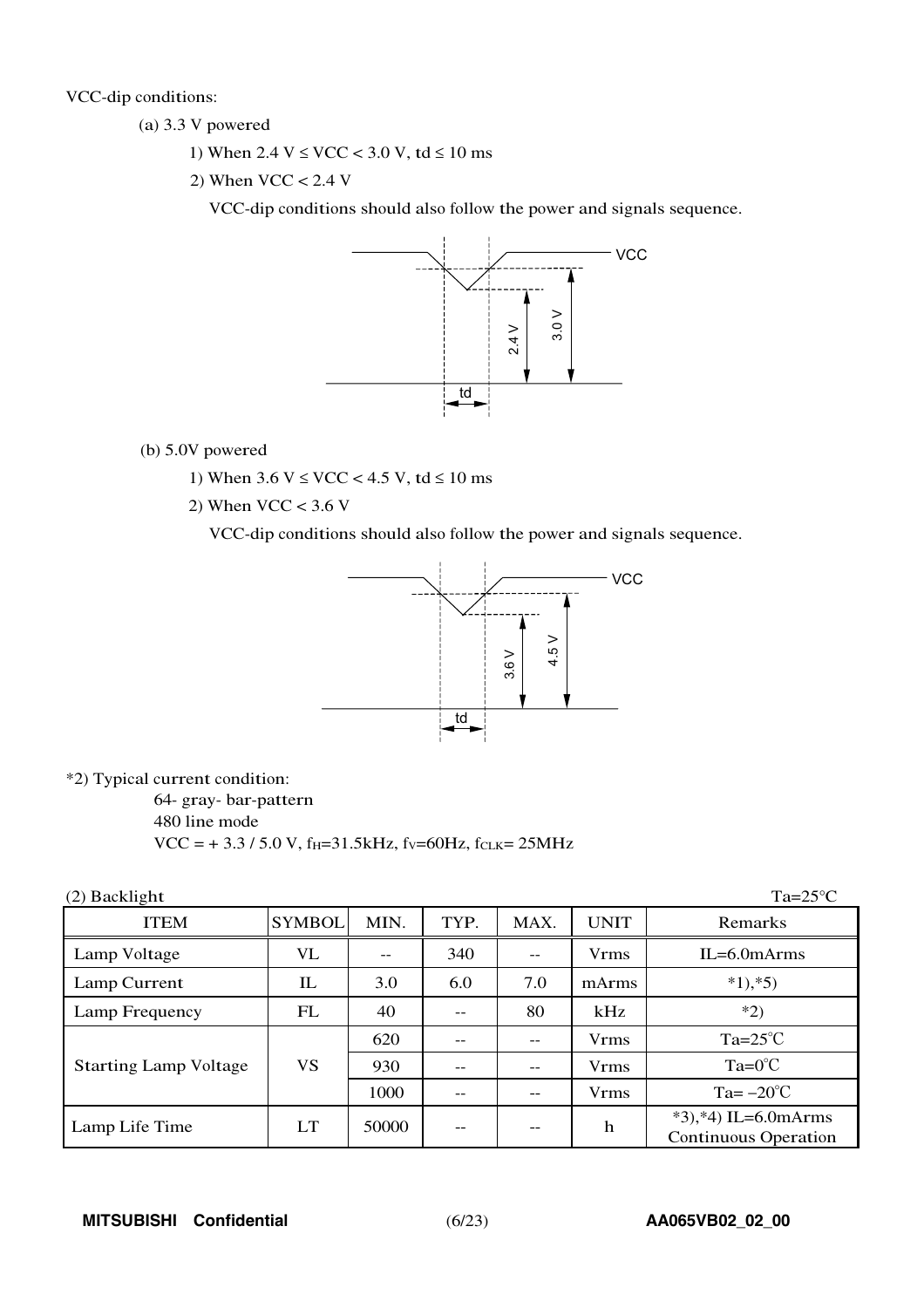### \*1) Lamp Current measurement method (The current meter is inserted in low voltage line.)



- \*2) Lamp frequency of inverter may produce interference with horizontal synchronous frequency, and this may cause horizontal beat on the display. Therefore, please adjust lamp frequency, and keep inverter as far from module as possible or use electronic shielding between inverter and module to avoid the interference.
- \*3) Lamp life time is defined as the time either when the brightness becomes 50% of the initial value, or when the starting lamp voltage does not meet the value specified in this table.
- \*4) The life time of the backlight depends on the ambient temperature. The life time will decrease under low/high temperature.
- \*5) Please use the inverter which has symmetrical current wave form as follows,

The degree of unbalance: less than 10%

The ratio of wave height: less than  $\sqrt{2} \pm 10\%$ 



## CURRENT WAVE FORM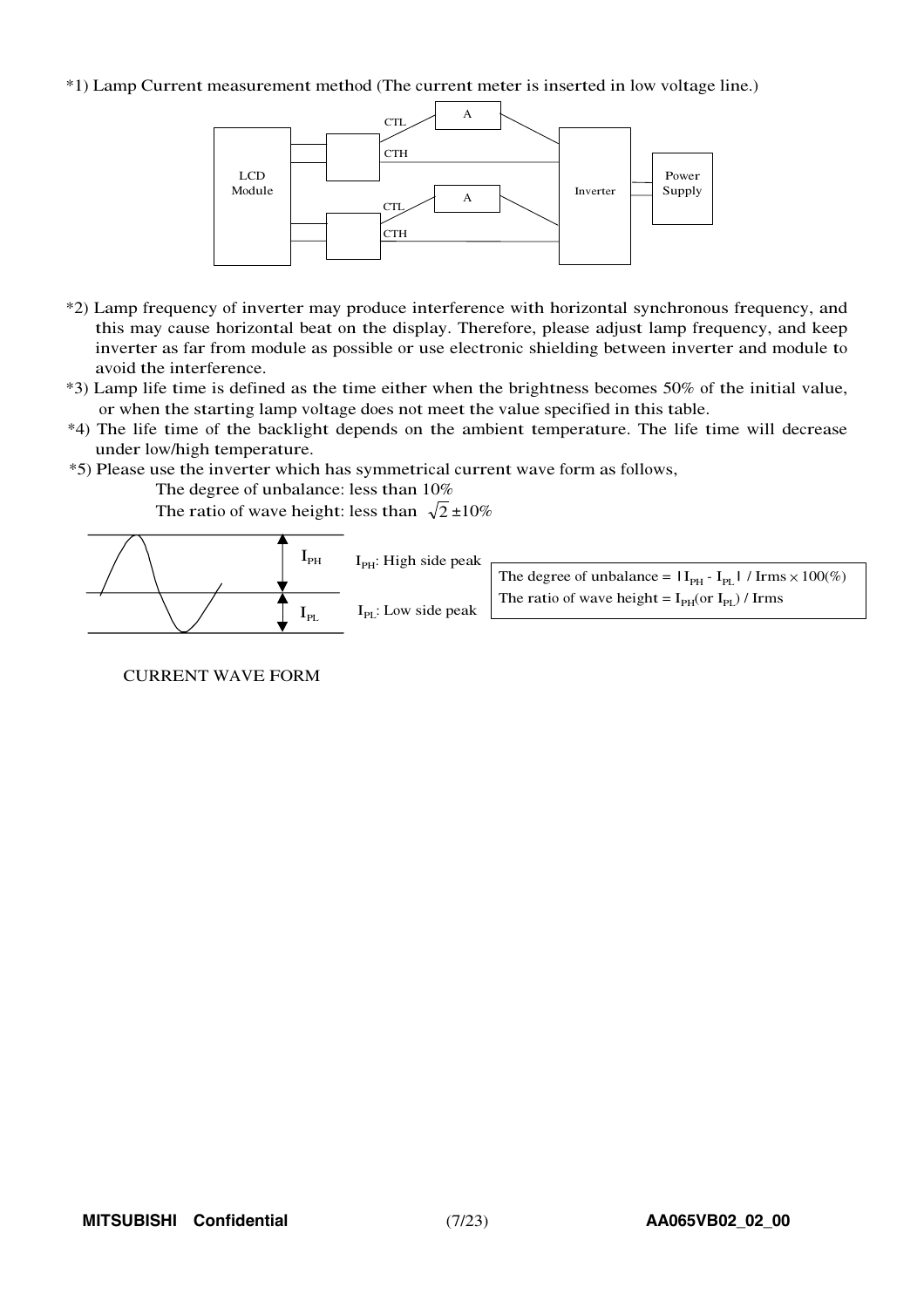# **5. INTERFACE PIN CONNECTION**

## (1) CN 1(Interface Signal)

Used connector: DF9B-31P-1V(32) (HIROSE) Corresponding connector: DF9-31S-1V(32) (HIROSE)

| Pin No.          | Symbol         | Corresponding connector: $DF9-315-1V(32)$ (HIROSE)<br>Function |
|------------------|----------------|----------------------------------------------------------------|
| 1                | <b>GND</b>     |                                                                |
| $\overline{2}$   | <b>DCLK</b>    | Clock signal for sampling catch data signal                    |
| $\mathfrak{Z}$   | HD             | Horizontal sync signal                                         |
| $\overline{4}$   | <b>VD</b>      | Vertical sync signal                                           |
| 5                | <b>GND</b>     |                                                                |
| 6                | R <sub>0</sub> | Red data signal(LSB)                                           |
| $\boldsymbol{7}$ | R1             | Red data signal                                                |
| 8                | R2             | Red data signal                                                |
| 9                | R <sub>3</sub> | Red data signal                                                |
| 10               | R4             | Red data signal                                                |
| 11               | R <sub>5</sub> | Red data signal(MSB)                                           |
| 12               | <b>GND</b>     |                                                                |
| 13               | G <sub>0</sub> | Green data signal(LSB)                                         |
| 14               | G1             | Green data signal                                              |
| 15               | G2             | Green data signal                                              |
| 16               | G <sub>3</sub> | Green data signal                                              |
| 17               | G <sub>4</sub> | Green data signal                                              |
| 18               | G <sub>5</sub> | Green data signal(MSB)                                         |
| 19               | <b>GND</b>     |                                                                |
| 20               | B <sub>0</sub> | Blue data signal(LSB)                                          |
| 21               | B1             | Blue data signal                                               |
| 22               | B2             | Blue data signal                                               |
| 23               | B <sub>3</sub> | Blue data signal                                               |
| 24               | <b>B4</b>      | Blue data signal                                               |
| 25               | B <sub>5</sub> | Blue data signal(MSB)                                          |
| 26               | <b>GND</b>     |                                                                |
| 27               | <b>DENA</b>    | Data enable signal (to settle the viewing area)                |
| 28               | <b>VCC</b>     | 3.3 / 5.0 V Power Supply                                       |
| 29               | <b>VCC</b>     | 3.3 / 5.0 V Power Supply                                       |
| 30               | $\rm NC$       |                                                                |
| 31               | <b>SC</b>      | Scan direction control (Low=Normal, High=Reverse)              |

\*) The shielding case is connected with GND

## (2) CN 2 , CN 3 (Backlight)

Backlight-side connector: BHR-02(8.0)VS-1N (JST) Inverter-side connector: SM02(8.0)B-BHS(LF)(SN) (JST)

| Pin No. | Symbol     | <b>Function</b>     |
|---------|------------|---------------------|
|         | <b>CTH</b> | VBLH (High Voltage) |
|         | CTL.       | VBLL (Low Voltage)  |
| [Note]  |            |                     |

VBLH-VBLL=VL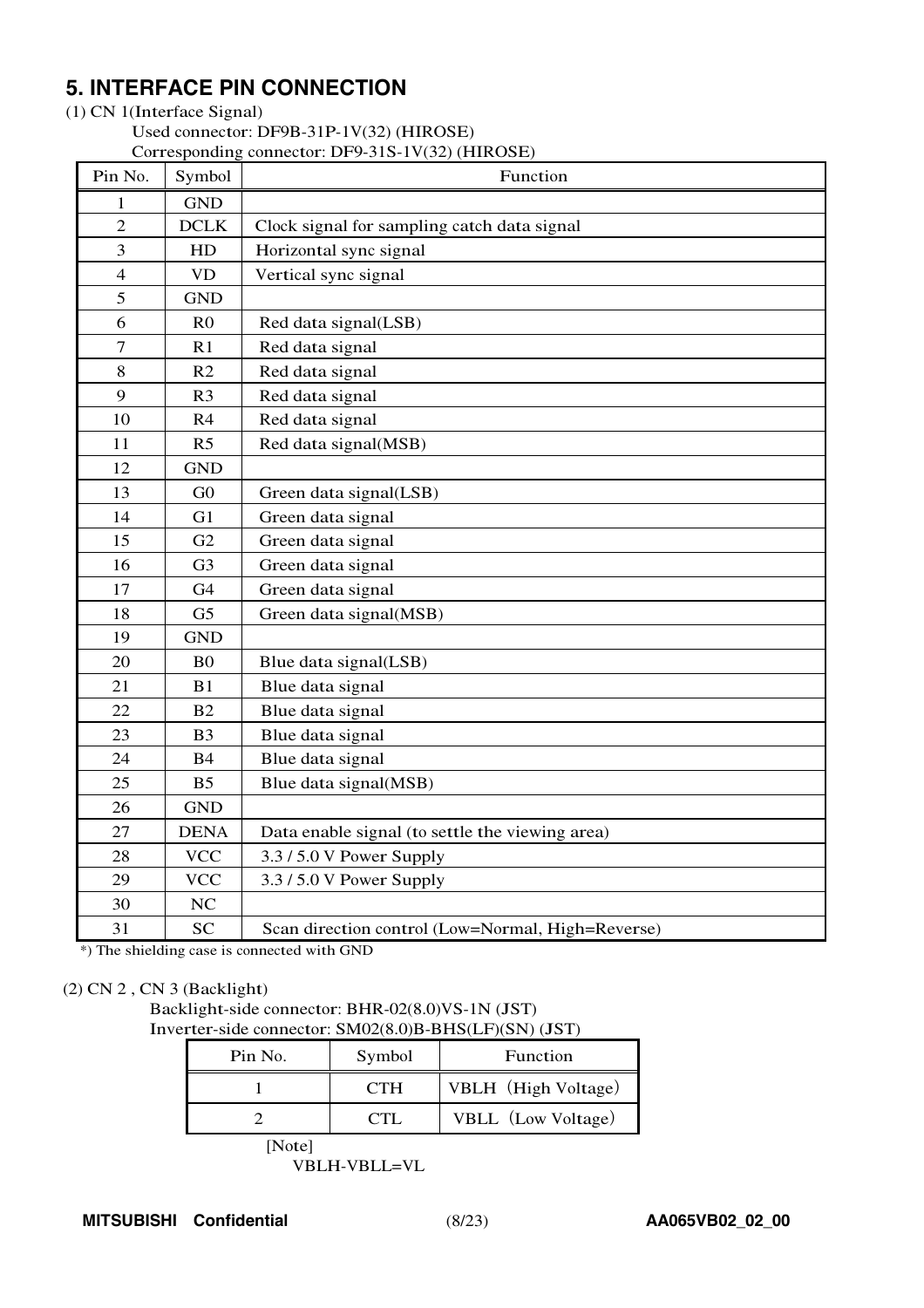# **6. INTERFACE TIMING**

(1) Timing Specifications

|              | <b>ITEM</b>                   | <b>SYMBOL</b>    | MIN.             | TYP.           | MAX.              | <b>UNIT</b>      |
|--------------|-------------------------------|------------------|------------------|----------------|-------------------|------------------|
|              | Frequency                     | fclk             | 20               | 25             | 30                | <b>MHz</b>       |
|              | Period                        | tclk             | 33.3             | 40             | 50                | ns               |
| <b>DCLK</b>  | Low Width                     | twcl             | 10               | $- -$          | $\qquad \qquad -$ | ns               |
|              | High Width                    | twc <sub>H</sub> | 10               | $- -$          | $\qquad \qquad -$ | ns               |
| DATA(R,G,B), | Set up time                   | $t_{\rm Ds}$     | $\overline{4}$   | $-$            | $\qquad \qquad -$ | ns               |
| DENA, HD, VD | Hold time                     | $t_{Dh}$         | $\overline{4}$   | --             | $\qquad \qquad -$ | ns               |
|              | <b>Horizontal Active Time</b> | <b>t</b> HA      | 640              | 640            | 640               | tclk             |
|              | <b>Horizontal Front Porch</b> | <b>t</b> HFP     | $\boldsymbol{0}$ | 16             | $-$               | tclk             |
|              | <b>Horizontal Back Porch</b>  | $t_{\rm HBP}$    | $\overline{2}$   | 144            | $\qquad \qquad -$ | t <sub>CLK</sub> |
| <b>DENA</b>  | Vertical Active Time          | tv <sub>A</sub>  | 480              | 480            | 480               | $t_{\rm H}$      |
|              | <b>Vertical Front Porch</b>   | tvFP             | 3                | 10             | $- -$             | $t_{\rm H}$      |
|              | Vertical Back Porch           | $t_{VBP}$        |                  | 35             | $- -$             | $t_{\rm H}$      |
|              | Frequency                     | $f_{\rm H}$      | 27               | 31.5           | 38                | kHz              |
| HD           | Period                        | t <sub>H</sub>   | 26.3             | 31.7           | 37.0              | $\mu s$          |
|              | Low Width                     | twhl             | $\overline{2}$   | 96             | $\qquad \qquad -$ | tclk             |
|              | Frequency                     | fy               | 55               | 60             | 70                | Hz               |
| <b>VD</b>    | Period                        | tv               | 14.3             | 16.7           | 18.2              | ms               |
|              | Low Width                     | twyl             | $\mathbf{1}$     | $\overline{2}$ | $- -$             | t <sub>H</sub>   |

[Note]

1) DATA is latched at fall edge of DCLK in this specification.

2) Polarities of HD and VD are negative in this specification.

3) DENA (Data Enable) should always be positive polarity as shown in the timing specification.

4) DCLK should appear during all invalid period, and HD should appear during invalid period of frame cycle.

5)  $t_{HFP} + t_{HBP} \geq 20$  t<sub>CLK</sub>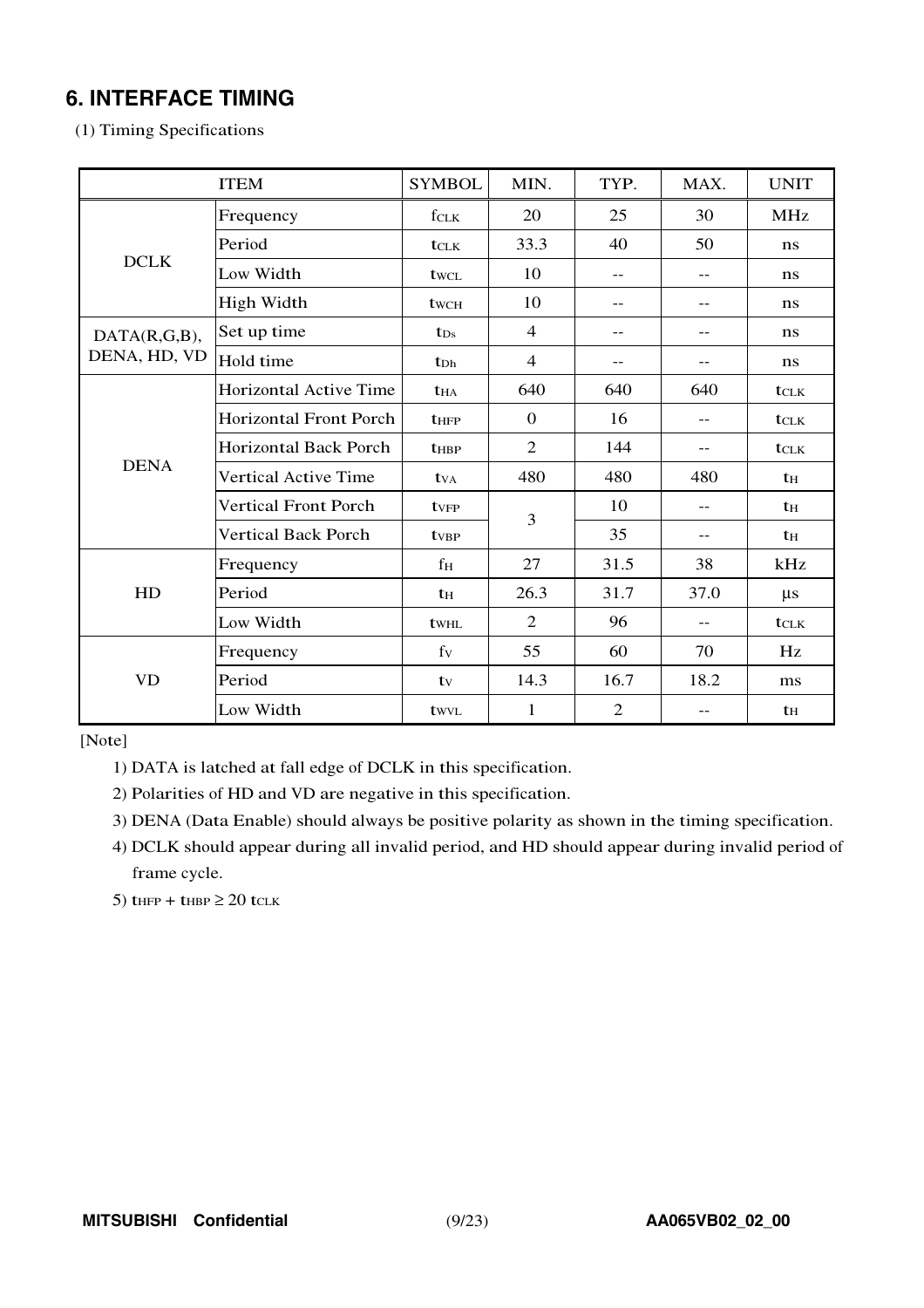## (2) Timing Chart

a. Pixel Timing Chart 2.0V 0.8V twc<sub>H</sub> twcL  $t_{\scriptstyle{\text{CLK}}}$  $t_{DS}$  |  $t_{DH}$ DCLK DATA(R,G,B), DENA, HD, VD  $\bigvee_{0.8\text{V}}$   $\bigvee_{0.8\text{V}}$ 2.0V

b. Horizontal Timing Chart



c. Vertical Timing Chart

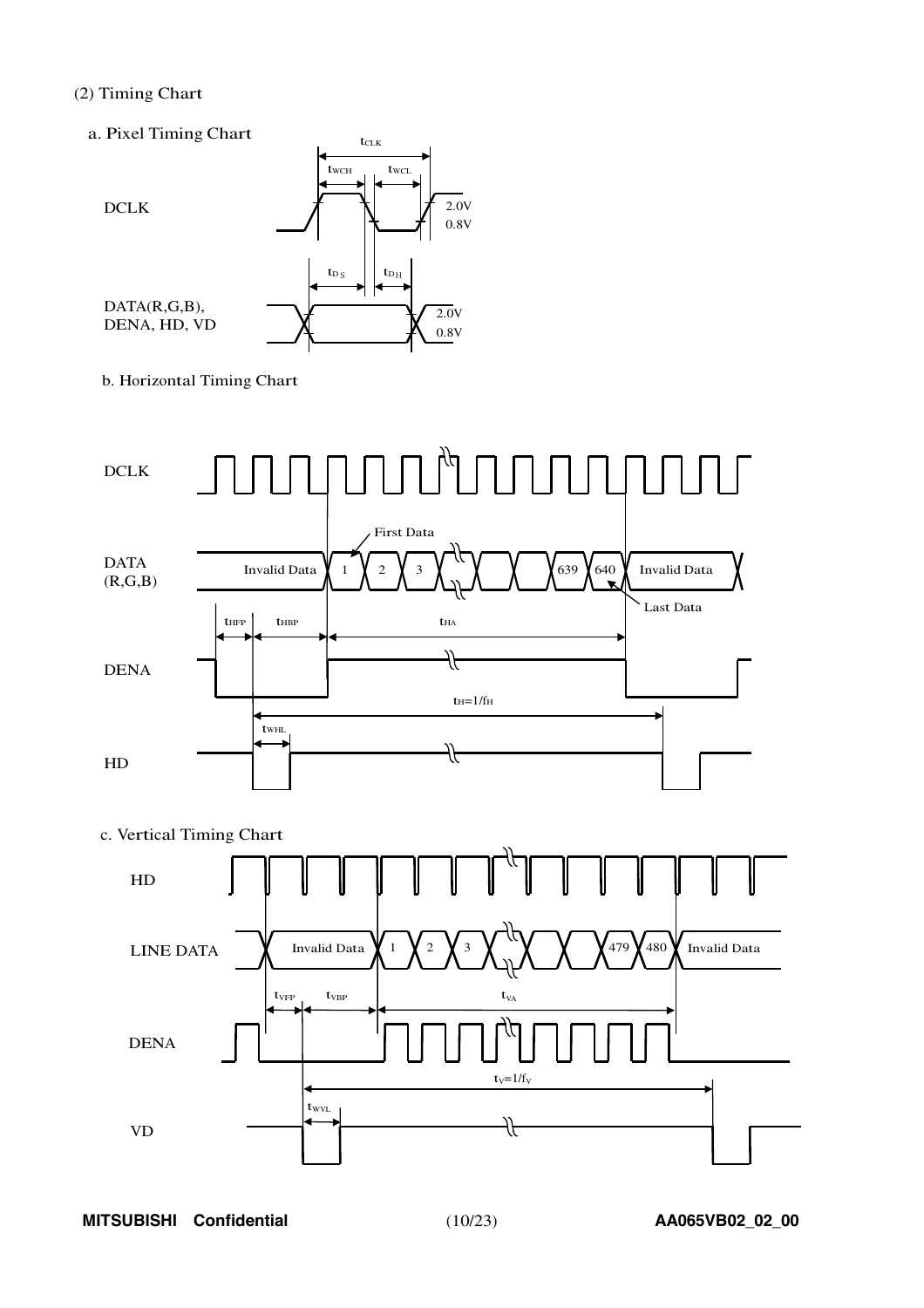## (3) Color Data Assignment

|                   |                |                  |                      | <b>INPUT DATA</b> |                                              |                                               |                                       |                  |                   |                                              |                                                 |                  |                  |                                                                                         |                        |                   |                  |                  |                                  |
|-------------------|----------------|------------------|----------------------|-------------------|----------------------------------------------|-----------------------------------------------|---------------------------------------|------------------|-------------------|----------------------------------------------|-------------------------------------------------|------------------|------------------|-----------------------------------------------------------------------------------------|------------------------|-------------------|------------------|------------------|----------------------------------|
|                   |                | R DATA           |                      |                   |                                              | <b>G DATA</b>                                 |                                       |                  |                   |                                              |                                                 | <b>B DATA</b>    |                  |                                                                                         |                        |                   |                  |                  |                                  |
| <b>COLOR</b>      |                |                  |                      |                   |                                              |                                               |                                       |                  |                   |                                              |                                                 |                  |                  | R5   R4   R3   R2   R1   R0   G5   G4   G3   G2   G1   G0   B5   B4   B3   B2   B1   B0 |                        |                   |                  |                  |                                  |
|                   |                | MSB              |                      |                   |                                              |                                               | LSB MSB                               |                  |                   |                                              |                                                 |                  | LSB MSB          |                                                                                         |                        |                   |                  |                  | LSB:                             |
|                   | <b>BLACK</b>   | 0 <sup>1</sup>   | $\mathbf{0}$         | $\overline{0}$    | $\frac{1}{2}$ 0                              | $\boldsymbol{0}$                              | $\begin{array}{c} 0 \\ 0 \end{array}$ | $\mathbf{0}$     | $\mathbf{0}$      | $\begin{matrix} 1 & 0 \\ 0 & 0 \end{matrix}$ | $\boldsymbol{0}$                                | $\boldsymbol{0}$ | $\overline{0}$   | $\overline{0}$                                                                          | Ŧ.<br>$\boldsymbol{0}$ | $\mathbf{0}$      | $\boldsymbol{0}$ | $\overline{0}$   | $\pm 0$                          |
|                   | RED(63)        | $\mathbf{1}$     | -1                   | -1                | - 1                                          | $\mathbf{1}$                                  | $\vdash$ 1                            | $\boldsymbol{0}$ | $\boldsymbol{0}$  | $\bf{0}$<br>I.                               | $\boldsymbol{0}$                                | $\boldsymbol{0}$ | $\overline{0}$   | $\mathbf{0}$                                                                            | $\boldsymbol{0}$<br>Ĩ. | $\boldsymbol{0}$  | $\boldsymbol{0}$ | $\mathbf{0}$     | $\bf{0}$                         |
|                   | GREEN(63)      | $0 \t 0$         |                      | $\overline{0}$    | $\begin{matrix} 1 & 0 \\ 0 & 0 \end{matrix}$ | $\overline{0}$<br>Ŧ.                          | $\begin{matrix} 1 & 0 \end{matrix}$   | $\mathbf{1}$     | $\overline{1}$    | $\frac{1}{2}$ 1                              | $\frac{1}{2}$ 1<br>÷                            | $\overline{1}$   | $\overline{1}$   | $\overline{0}$                                                                          | $\boldsymbol{0}$<br>ŧ. | $\mathbf{0}$<br>ŧ | $\boldsymbol{0}$ | $\bf{0}$         | $\vdots$ 0                       |
| <b>BASIC</b>      | BLUE(63)       |                  | $0 \nvert 0$         | $0 \neq 0$        |                                              | $\begin{array}{c} 0 & 0 \\ 0 & 0 \end{array}$ |                                       |                  | $0 \mid 0 \mid 0$ |                                              | $\begin{array}{c c} 0 & 0 \\ 0 & 0 \end{array}$ |                  |                  | $1 \nmid 1$                                                                             |                        | $\pm 1$           | $\pm 1$          | $\mathbf{1}$     | $\pm 1$                          |
| <b>COLOR</b> CYAN |                | 0 <sup>1</sup>   | $\boldsymbol{0}$     | $\mathbf{0}$      | $\frac{1}{2}$ 0                              | $\boldsymbol{0}$<br>÷.                        | $\vdots$ 0                            | $1 \nmid 1$      |                   | ÷<br>$\frac{1}{2}$ 1                         | $\overline{1}$                                  | $\frac{1}{2}$    | $\pm 1$          | $1 \nmid 1$                                                                             |                        | $\mathbf{1}$      | $\frac{1}{2}$    | - 1              | $\blacksquare$                   |
|                   | <b>MAGENTA</b> | -1               | -1                   | -1                | -1                                           | $\mathbf{1}$                                  | $\vdash 1$                            | $\mathbf{0}$     | $\boldsymbol{0}$  | $\mathbf{0}$<br>ŧ.                           | $\boldsymbol{0}$                                | $\boldsymbol{0}$ | $\vdots$ 0       | 1                                                                                       | $\mathbf{1}$           | -1                | -1               | -1               | $\pm 1$                          |
|                   | <b>YELLOW</b>  | 1:               | -1                   | $\pm$ 1           | 1<br>Ŧ.<br>÷                                 | $\mathbf{1}$                                  | $\frac{1}{2}$                         | 1 <sup>1</sup>   | $\overline{1}$    | $\mathbf{1}$<br>÷<br>ŧ.                      | $\mathbf{1}$                                    | $\mathbf{1}$     | $\mathbf{1}$     | $\boldsymbol{0}$                                                                        | $\boldsymbol{0}$<br>Ŧ. | $\boldsymbol{0}$  | $\boldsymbol{0}$ | $\boldsymbol{0}$ | $\begin{array}{c} 0 \end{array}$ |
|                   | <b>WHITE</b>   | -1               | -1                   | $\mathbf{1}$      | $\mathbf{1}$                                 | $\mathbf{1}$                                  | $\vdash$ 1                            | 1                | $\mathbf{1}$      | ŧ.<br>$\mathbf{1}$                           | $\mathbf{1}$                                    | $\mathbf{1}$     | $\mathbf{1}$     | 1                                                                                       | 1                      | -1                | $\mathbf{1}$     | -1               | - 1                              |
|                   | RED(1)         | $\overline{0}$   | $\mathbf{0}$         | $\overline{0}$    | $\boldsymbol{0}$                             | $\boldsymbol{0}$                              | -1                                    | $\overline{0}$   | $\overline{0}$    | $\boldsymbol{0}$                             | $\boldsymbol{0}$                                | $\boldsymbol{0}$ | $\boldsymbol{0}$ | $\overline{0}$                                                                          | $\overline{0}$         | $\overline{0}$    | $\boldsymbol{0}$ | $\mathbf{0}$     | $\mathbf{0}$                     |
|                   | RED(2)         | $\overline{0}$   | $\overline{0}$       | $\mathbf{0}$      | $\mathbf{0}$                                 | 1                                             | $\boldsymbol{0}$                      | $\overline{0}$   | $\overline{0}$    | $\mathbf{0}$                                 | $\mathbf{0}$                                    | $\boldsymbol{0}$ | $\boldsymbol{0}$ | $\overline{0}$                                                                          | $\mathbf{0}$           | $\mathbf{0}$      | $\mathbf{0}$     | $\overline{0}$   | $\boldsymbol{0}$                 |
|                   |                |                  |                      |                   |                                              |                                               |                                       |                  |                   |                                              |                                                 |                  |                  |                                                                                         |                        |                   |                  |                  |                                  |
| <b>RED</b>        |                |                  |                      |                   |                                              |                                               |                                       |                  |                   |                                              |                                                 |                  |                  |                                                                                         |                        |                   |                  |                  |                                  |
|                   | RED(62)        | -1               | $\mathbf{1}$         | $\mathbf{1}$      | $\mathbf{1}$                                 | $\mathbf{1}$                                  | $\boldsymbol{0}$                      | $\overline{0}$   | $\overline{0}$    | $\mathbf{0}$                                 | $\mathbf{0}$                                    | $\boldsymbol{0}$ | $\overline{0}$   | $\mathbf{0}$                                                                            | $\boldsymbol{0}$       | $\boldsymbol{0}$  | $\boldsymbol{0}$ | $\overline{0}$   | $\theta$                         |
|                   | RED(63)        | 1                | 1                    | 1                 | 1                                            | 1                                             | 1                                     | $\boldsymbol{0}$ | $\mathbf{0}$      | $\boldsymbol{0}$                             | $\mathbf{0}$                                    | $\mathbf{0}$     | $\boldsymbol{0}$ | $\overline{0}$                                                                          | $\mathbf{0}$           | $\mathbf{0}$      | $\mathbf{0}$     | $\mathbf{0}$     | $\theta$                         |
|                   | GREEN(1)       | $\overline{0}$   | $\boldsymbol{0}$     | $\boldsymbol{0}$  | $\boldsymbol{0}$                             | $\boldsymbol{0}$                              | $\mathbf{0}$                          | $\mathbf{0}$     | $\mathbf{0}$      | $\boldsymbol{0}$                             | $\boldsymbol{0}$                                | $\boldsymbol{0}$ | $\mathbf{1}$     | $\boldsymbol{0}$                                                                        | $\boldsymbol{0}$       | $\boldsymbol{0}$  | $\boldsymbol{0}$ | $\boldsymbol{0}$ | $\boldsymbol{0}$                 |
|                   | GREEN(2)       | 0 <sup>1</sup>   | $\mathbf{0}$         | $\boldsymbol{0}$  | $\boldsymbol{0}$                             | $\boldsymbol{0}$                              | $\overline{0}$<br>ŧ                   | $\boldsymbol{0}$ | $\boldsymbol{0}$  | $\boldsymbol{0}$<br>Ī<br>ŧ                   | $\boldsymbol{0}$                                | 1                | $\boldsymbol{0}$ | $\overline{0}$                                                                          | $\mathbf{0}$<br>ŧ.     | $\mathbf{0}$      | $\boldsymbol{0}$ | $\boldsymbol{0}$ | $\overline{0}$                   |
|                   |                |                  |                      |                   |                                              |                                               |                                       |                  |                   |                                              |                                                 |                  |                  |                                                                                         |                        |                   |                  |                  |                                  |
| <b>GREEN</b>      |                |                  |                      |                   |                                              |                                               |                                       |                  |                   |                                              |                                                 |                  |                  |                                                                                         |                        |                   |                  |                  |                                  |
|                   | GREEN(62)      | 0 <sup>1</sup>   | $\overline{0}$       | $\mathbf{0}$<br>÷ | $\overline{0}$                               | $\overline{0}$<br>÷                           | $\begin{array}{c} 0 \end{array}$      |                  | $1 \quad 1$       | ÷<br>$\pm 1$                                 | 4<br>$\mathbf{1}$                               | -1               | $\overline{0}$   | $0 \t0$                                                                                 |                        | $\boldsymbol{0}$  | $\boldsymbol{0}$ | $\overline{0}$   | $\overline{0}$                   |
|                   | GREEN(63)      | 0 <sup>1</sup>   | $\overline{0}$<br>-9 |                   | 0 0 0 0                                      |                                               | $\boldsymbol{0}$                      | $1\,$            |                   | $1 \mid 1 \mid$                              | $\,$ $\,$ $\,$<br>- 1                           | $\mathbf{1}$     | $\mathbf 1$      |                                                                                         | $0 \nvert 0$<br>÷Ē.    | $\mathbf{0}$      | 0                | $\overline{0}$   | $\bf{0}$                         |
|                   | BLUE(1)        | $\boldsymbol{0}$ | $\boldsymbol{0}$     | $\mathbf{0}$      | $\boldsymbol{0}$                             | $\bf{0}$                                      | $\boldsymbol{0}$                      | $\boldsymbol{0}$ | $\boldsymbol{0}$  | $\boldsymbol{0}$                             | $\boldsymbol{0}$                                | $\boldsymbol{0}$ | $\mathbf{0}$     | $\boldsymbol{0}$                                                                        | $\boldsymbol{0}$       | $\mathbf{0}$      | $\boldsymbol{0}$ | $\boldsymbol{0}$ | $\mathbf{1}$                     |
|                   | BLUE(2)        | $\mathbf{0}$     | $\mathbf{0}$         | $\boldsymbol{0}$  | $\boldsymbol{0}$                             | $\boldsymbol{0}$                              | $\boldsymbol{0}$                      | $\mathbf{0}$     | $\mathbf{0}$      | $\boldsymbol{0}$                             | $\boldsymbol{0}$                                | $\boldsymbol{0}$ | $\boldsymbol{0}$ | $\overline{0}$                                                                          | $\boldsymbol{0}$       | $\mathbf{0}$      | $\boldsymbol{0}$ | $\mathbf{1}$     | $\boldsymbol{0}$                 |
|                   |                |                  |                      |                   |                                              |                                               |                                       |                  |                   |                                              |                                                 |                  |                  |                                                                                         |                        |                   |                  |                  |                                  |
| <b>BLUE</b>       |                |                  |                      |                   |                                              |                                               |                                       |                  |                   |                                              |                                                 |                  |                  |                                                                                         |                        |                   |                  |                  |                                  |
|                   | BLUE(62)       | $\boldsymbol{0}$ | $\boldsymbol{0}$     | $\overline{0}$    | $\mathbf{0}$                                 | $\boldsymbol{0}$                              | $\mathbf{0}$                          | $\overline{0}$   | $\overline{0}$    | $\mathbf{0}$                                 | $\boldsymbol{0}$                                | $\boldsymbol{0}$ | $\boldsymbol{0}$ | $\mathbf{1}$                                                                            | $\mathbf{1}$           | $\mathbf{1}$      | $\mathbf{1}$     | $\mathbf{1}$     | $\boldsymbol{0}$                 |
|                   | BLUE(63)       | $\overline{0}$   | $\mathbf{0}$         | $\overline{0}$    | $\boldsymbol{0}$                             | $\boldsymbol{0}$                              | $\boldsymbol{0}$                      | $\mathbf{0}$     | $\overline{0}$    | $\boldsymbol{0}$                             | $\boldsymbol{0}$                                | $\boldsymbol{0}$ | $\boldsymbol{0}$ | 1 <sub>1</sub>                                                                          | $\mathbf{1}$           | $\mathbf{1}$      | $\mathbf{1}$     | 1                | $\mathbf{1}$                     |

[Note]

1) Definition of gray scale

Color (n) ---n indicates gray scale level.

Higher n means brighter level.

2) Data

1:High, 0: Low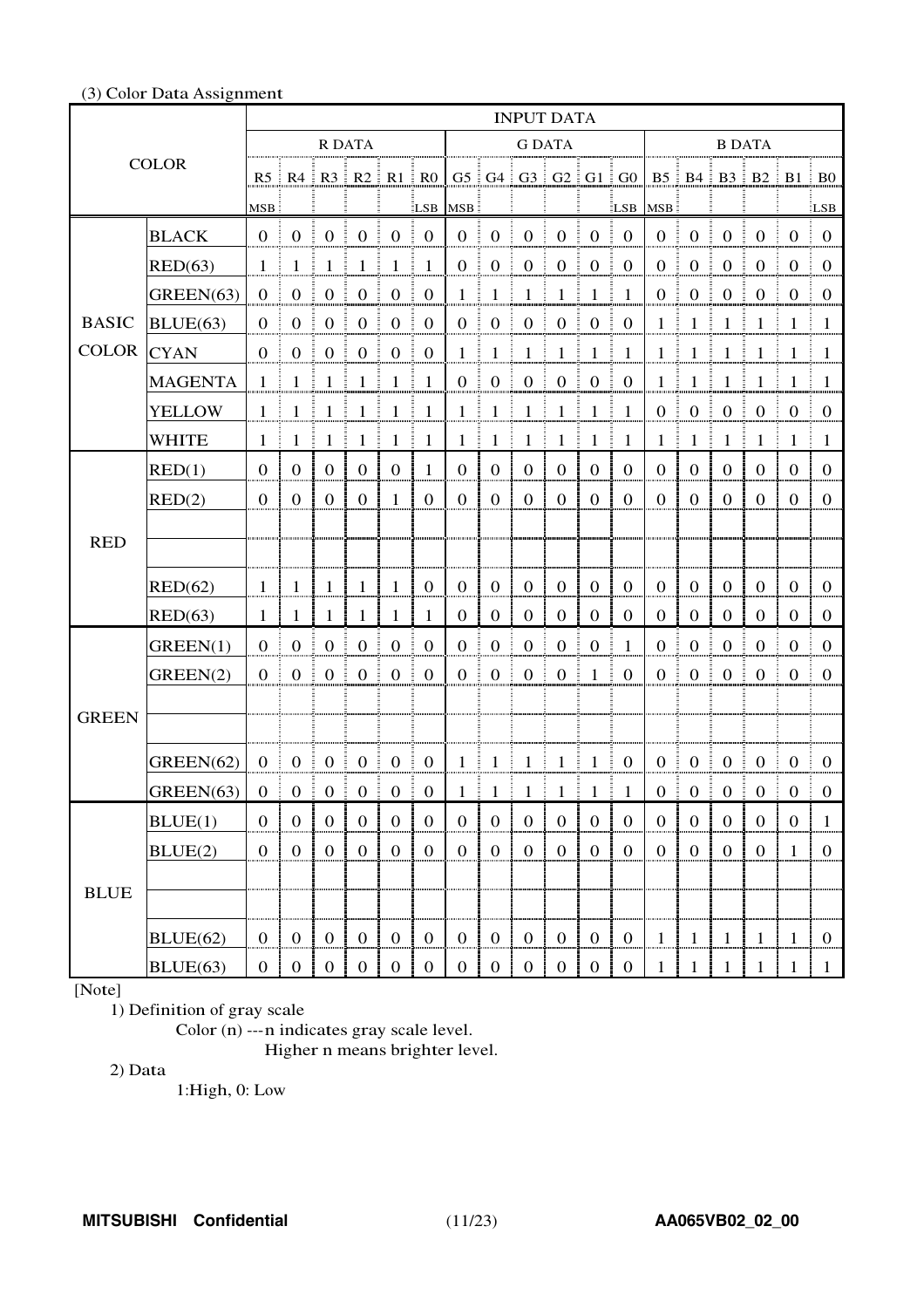### (4) Display Position and Scan Direction



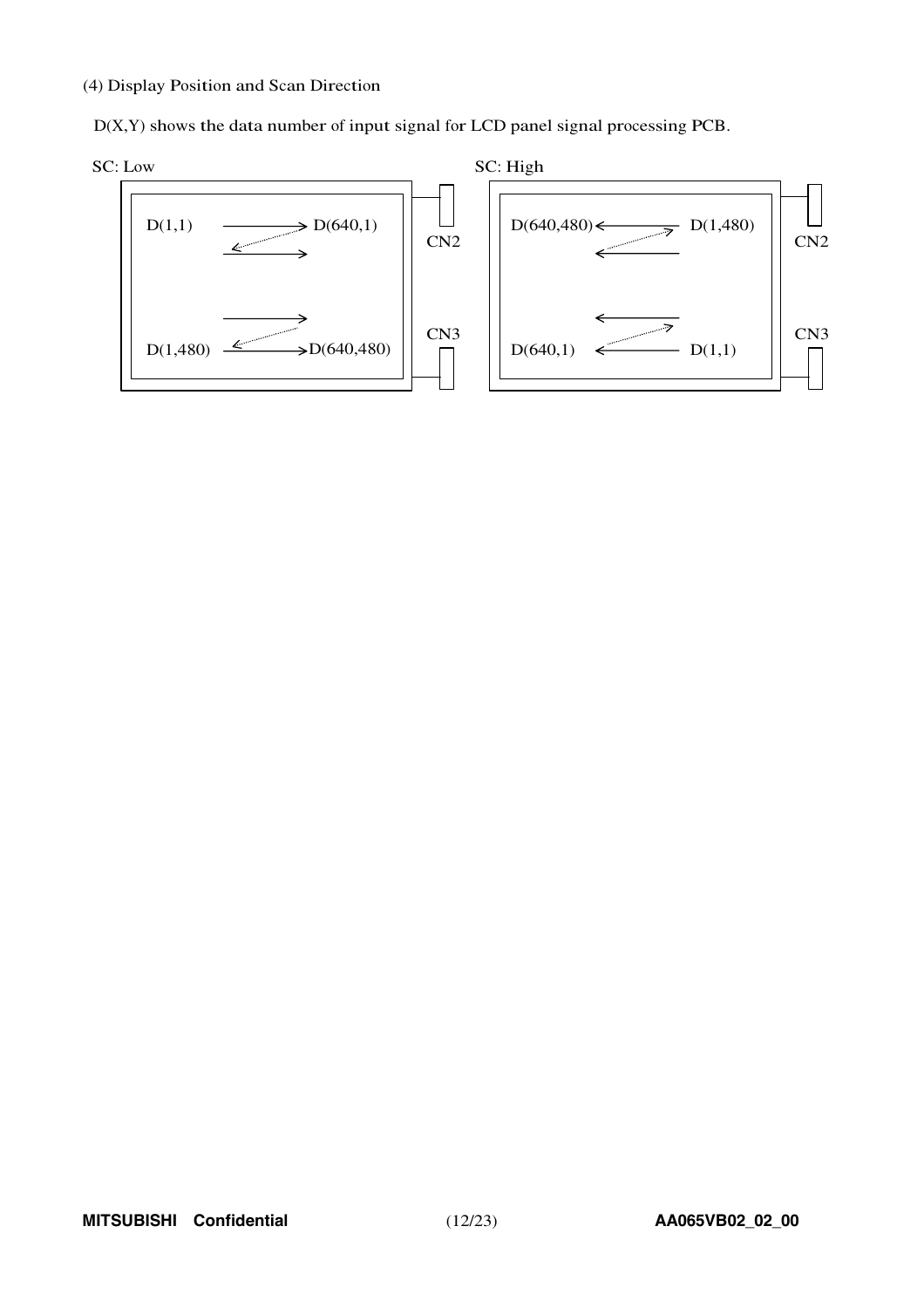# **7. BLOCK DIAGRAM**



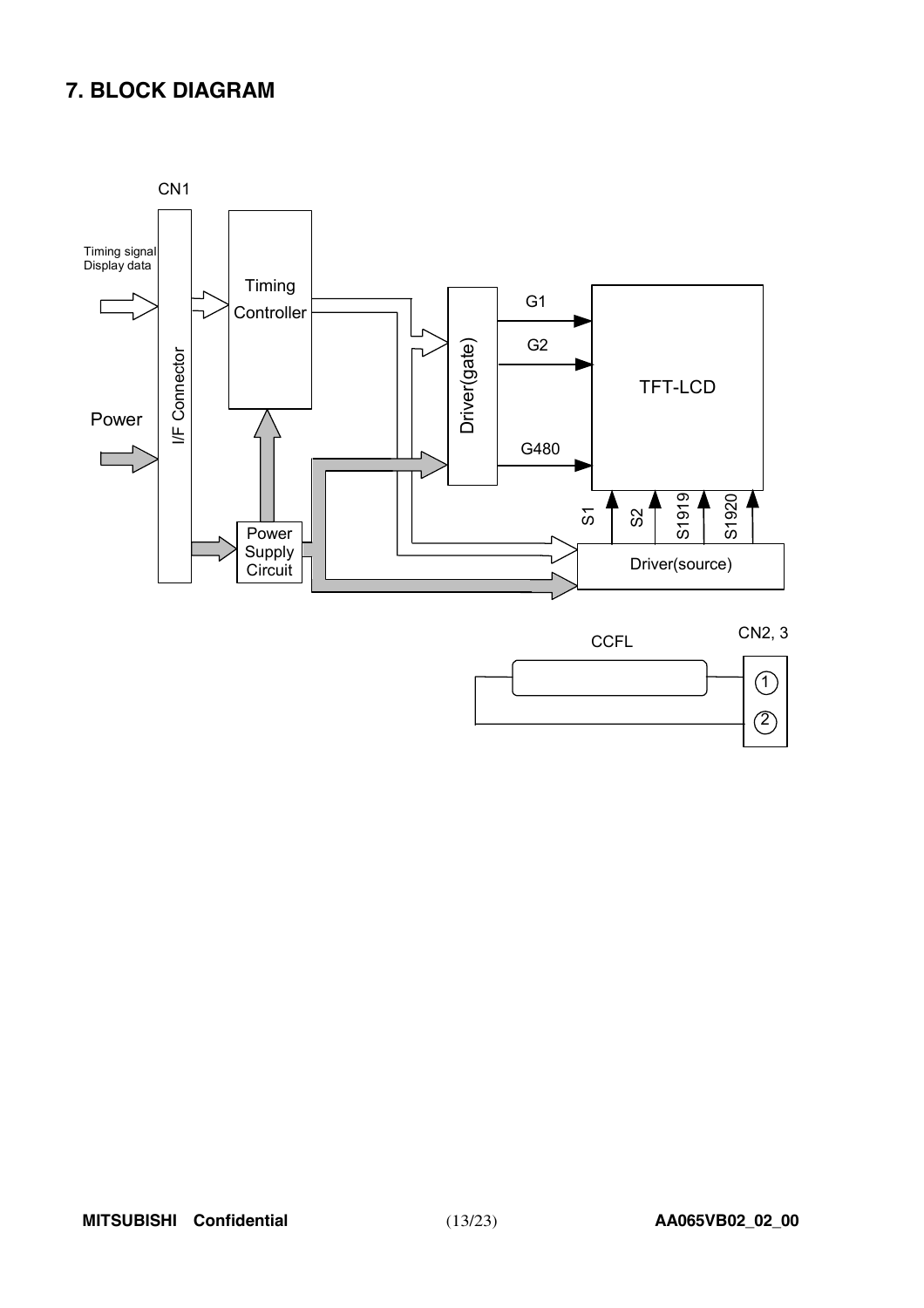# **8. MECHANICAL SPECIFICATIONS**

(1) Front Side



(Unit:mm)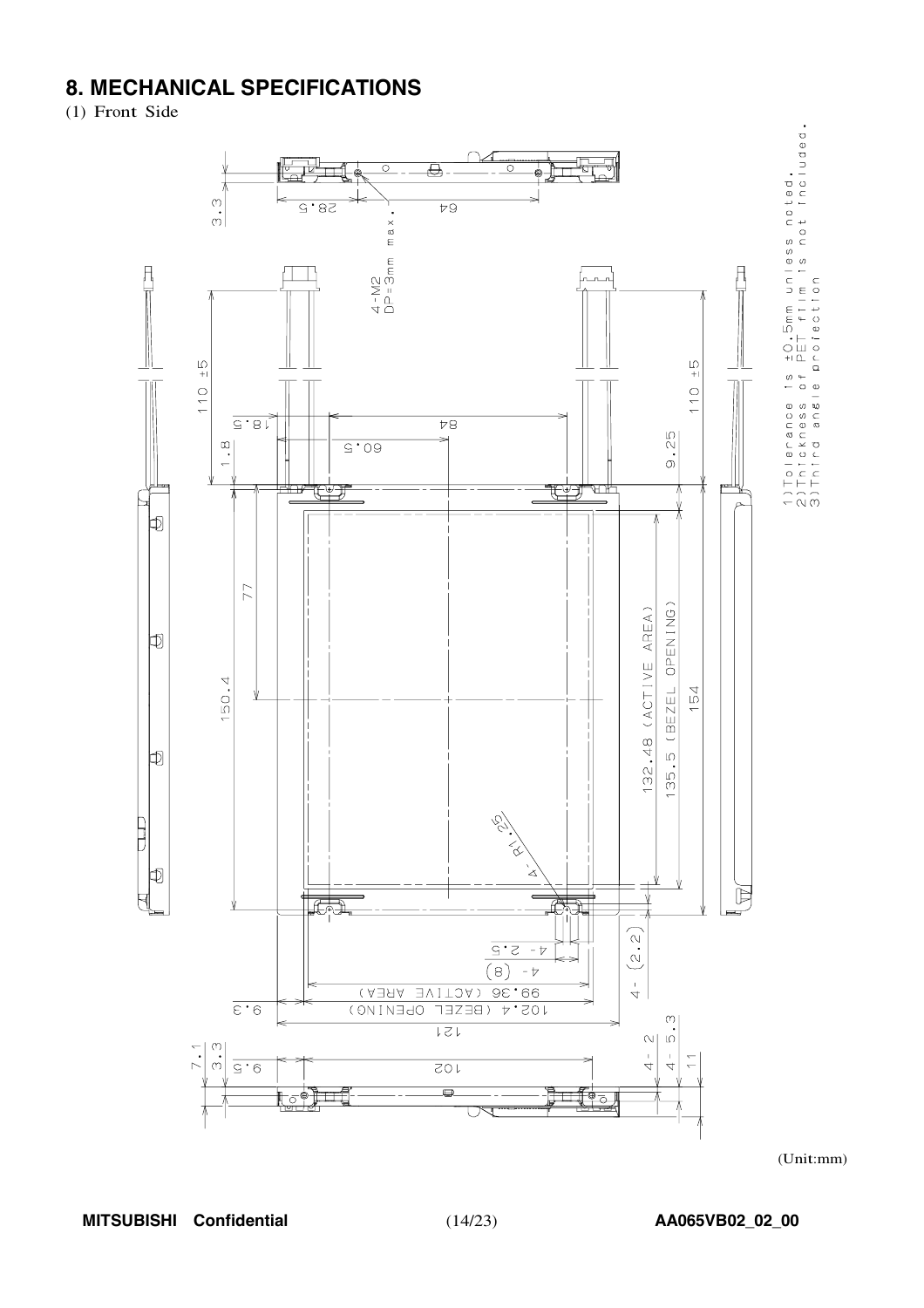

1)Tolerance is ±O.5mm unless noted.<br>2)Thickness of PET film is not included.<br>3)Third angle projection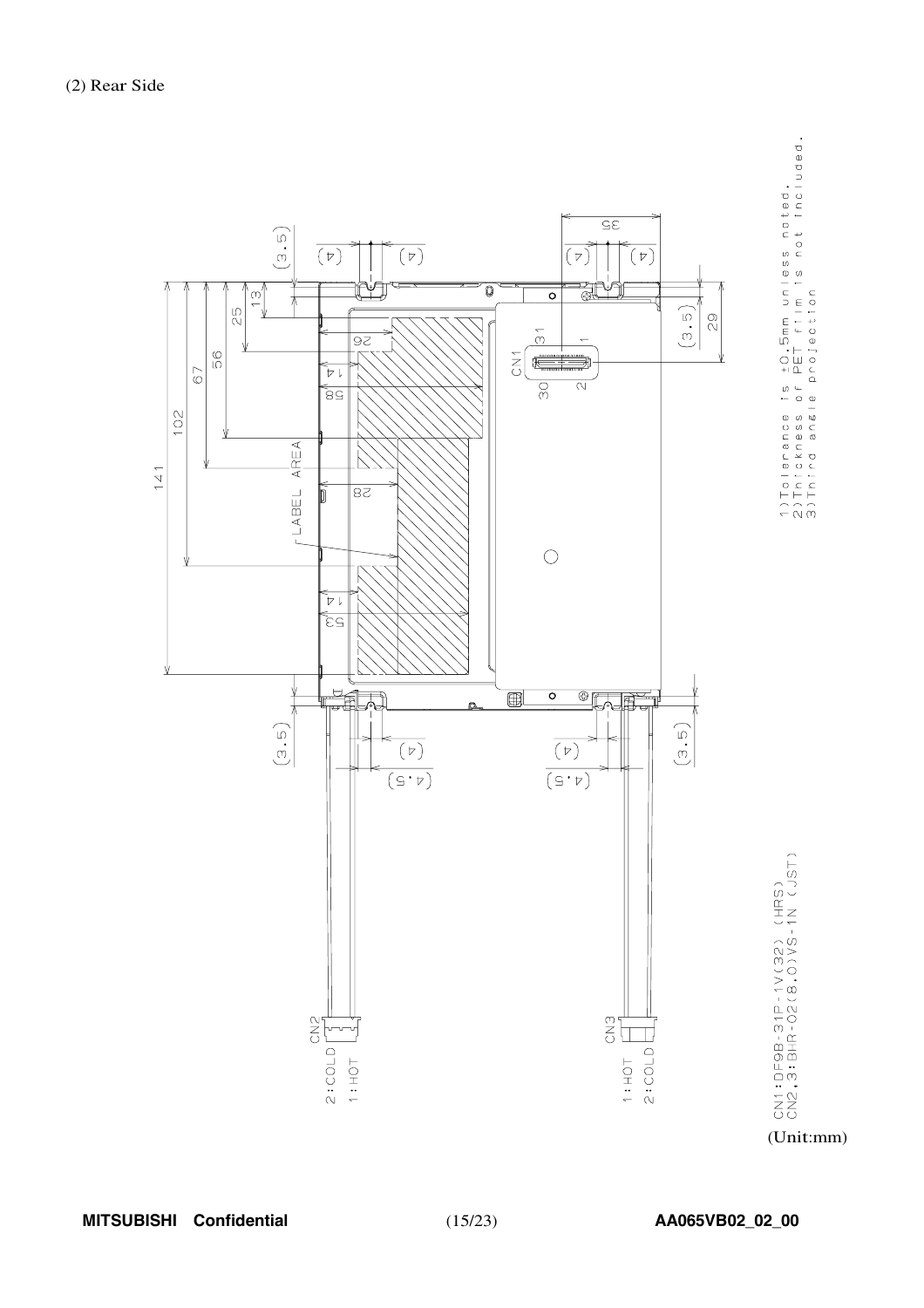# **9. OPTICAL CHARACTERISTICS**

|                       |            |                       | Ta=25°C, VCC=3.3/5.0 V, Input Signals: Typ. Values shown in Section 6 |          |            |                   |                   |            |
|-----------------------|------------|-----------------------|-----------------------------------------------------------------------|----------|------------|-------------------|-------------------|------------|
| <b>ITEM</b>           |            | <b>SYMBOL</b>         | <b>CONDITION</b>                                                      | MIN.     | TYP.       | MAX.              | <b>UNIT</b>       | Remarks    |
| <b>Contrast Ratio</b> |            | <b>CR</b>             | $\theta$ <sub>V</sub> =0°, $\theta$ <sub>H</sub> =0°                  | 400      | 700        | $-$               | $-$               | $*1)*2*5)$ |
| Luminance             |            | Lw                    | $\theta_V = 0^\circ$ , $\theta_H = 0^\circ$                           | 500      | 600        | $-$               | cd/m <sup>2</sup> | $*1*5$     |
| Luminance Uniformity  |            | $\Delta L$ w          | $\theta$ v=0°, $\theta$ H=0°                                          | $-$      | $-$        | 30                | $\%$              | $*1)*3*5)$ |
| <b>Response Time</b>  |            | tr                    | $\theta$ <sub>V</sub> = $0^\circ$ , $\theta$ <sub>H</sub> = $0^\circ$ | $-$ -    | 6          | $-$               | ms                | $*1)*4*5$  |
|                       |            | tf                    | $\theta$ <sub>V</sub> = $0^\circ$ , $\theta$ <sub>H</sub> = $0^\circ$ | $-$      | 19         | $\qquad \qquad -$ | ms                | $*1)*4*5$  |
|                       | Horizontal | $\theta_{\rm H}$      |                                                                       | $-50-50$ | $-70 - 70$ | $-$               | $\circ$           | $*1)*5)$   |
| Viewing               | Vertical   | $\theta$ <sub>V</sub> | $CR \ge 10$                                                           | $-40-30$ | $-60-50$   | $-$               | $\circ$           | $*1)*5)$   |
| Angle                 | Horizontal | $\theta_{\rm H}$      |                                                                       | $-70-70$ | $-80 - 80$ | $-$               | $\circ$           | $*1)*5)$   |
|                       | Vertical   | $\theta$ v            | $CR \geq 5$                                                           | $-70-60$ | $-80 - 70$ | $\qquad \qquad -$ | $\circ$           | $*1)*5)$   |
| <b>Image Sticking</b> |            | tis                   | 2 <sub>h</sub>                                                        |          |            | 2                 | S                 | $*6)$      |
|                       | Red        | Rx                    |                                                                       | 0.553    | 0.583      | 0.613             |                   |            |
|                       |            | <b>Ry</b>             |                                                                       | 0.303    | 0.333      | 0.363             |                   |            |
| Color                 | Green      | $G_{X}$               |                                                                       | 0.300    | 0.330      | 0.360             |                   |            |
| Coordinates           |            | Gy                    | $\theta$ <sub>V</sub> = $0^\circ$ , $\theta$ <sub>H</sub> = $0^\circ$ | 0.509    | 0.539      | 0.569             | $- -$             | $*1)*5)$   |
|                       | Blue       | Bx                    |                                                                       | 0.135    | 0.165      | 0.195             |                   |            |
|                       |            | <b>By</b>             |                                                                       | 0.143    | 0.173      | 0.203             |                   |            |
|                       | White      | Wx                    |                                                                       | 0.292    | 0.322      | 0.352             |                   |            |
|                       |            | Wy                    |                                                                       | 0.308    | 0.338      | 0.368             |                   |            |

### [Note]

These items are measured using CS1000(MINOLTA) for color coordinates, EZContrast(ELDIM) for viewing angle and CS1000 or BM-5A(TOPCON) for others under the dark room condition (no ambient light) after more than 30 minutes from turning on the lamp unless noted.

Condition: IL=6.0 mArms, FL=59 kHz

Measurement method for luminance and color coordinates is as follows.



The luminance is measured according to FLAT PANEL DISPLAY MEASUREMENTS STANDARD (VESA Standard).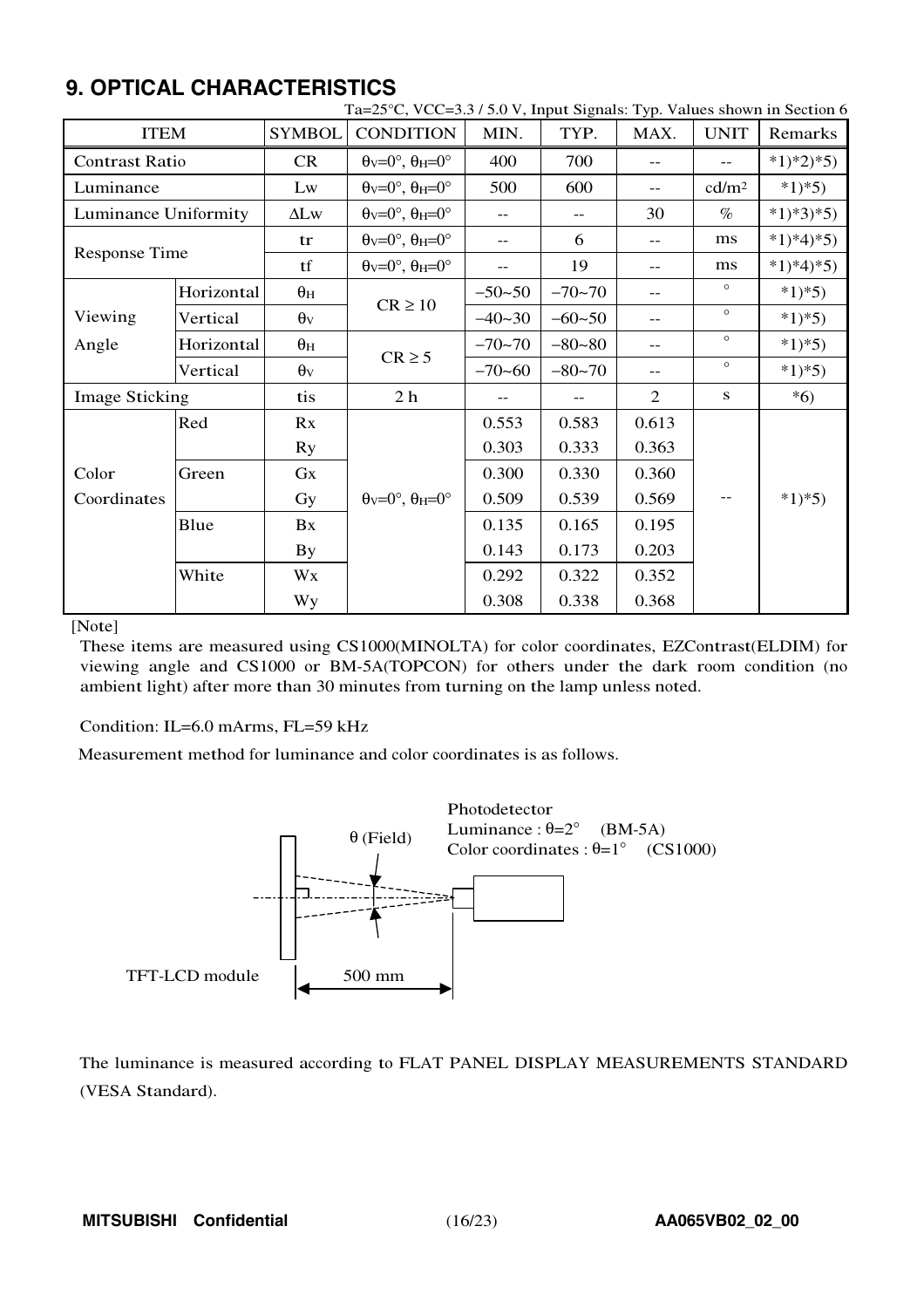### \*1) Measurement Point

Contrast Ratio, Luminance, Response Time, Viewing Angle, Color Coordinates: Display Center Luminanc<sup>e</sup> Uniformity: point <sup>1</sup>∼<sup>5</sup> shown in a figure belo<sup>w</sup>



\*2) Definition of Contrast Ratio

CR=Luminance with all white pixels / Luminance with all black pixels

- \*3) Definition of Luminance Uniformity  $\Delta$ Lw=[Lw(MAX)/Lw(MIN)-1]  $\times$  100
- \*4) Definition of Response Time



 $*$ 5) Definition of Viewing Angle (θ<sub>V</sub>, θ<sub>H</sub>)

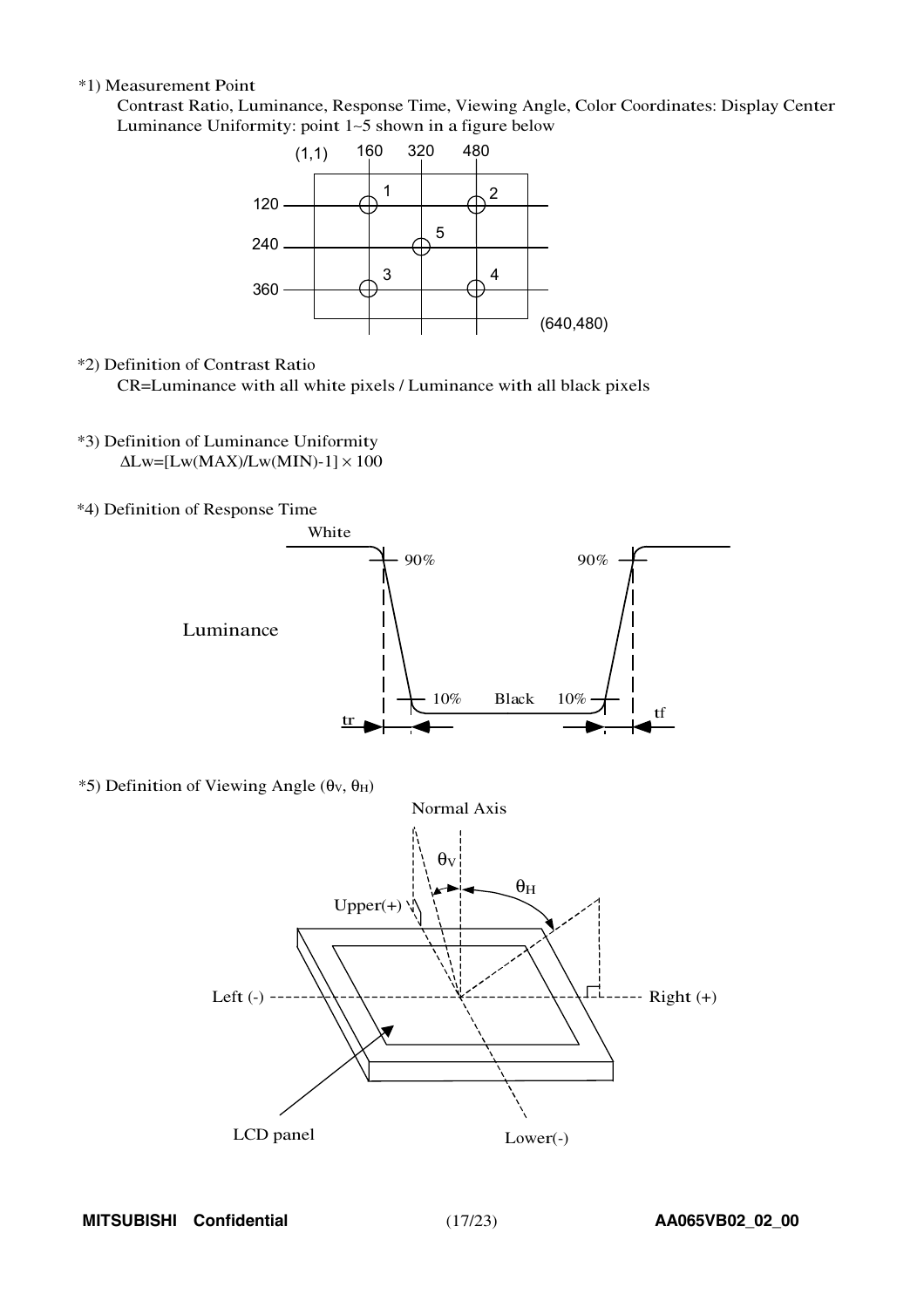# \*6) Image Sticking

Continuously display the test pattern shown in the figure below for two-hours. Then display a completely white screen. The previous image shall not persist more than two seconds at 25°C.



TEST PATTERN FOR IMAGE STICKING TEST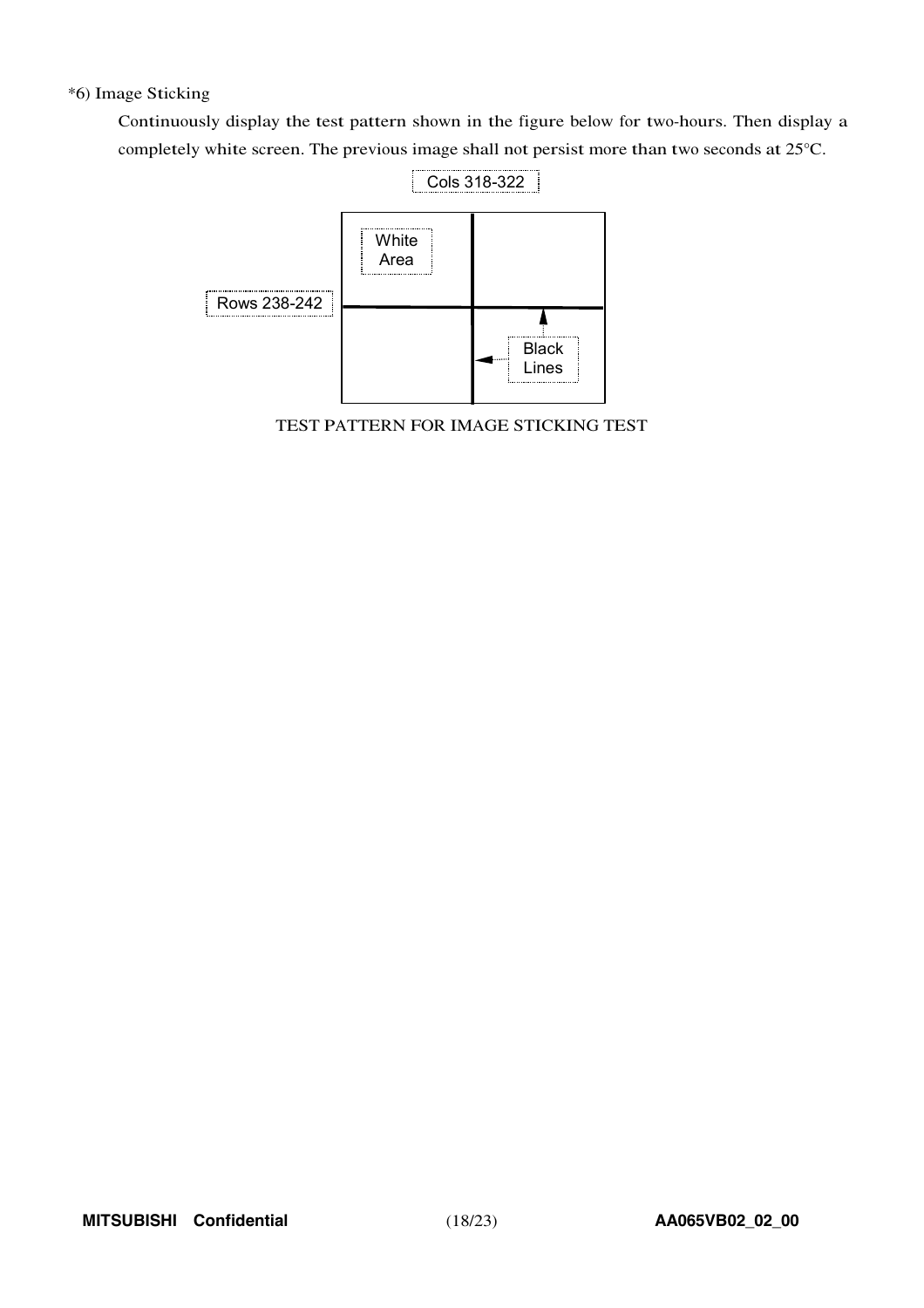# **10. RELIABILITY TEST CONDITION**

(1) Temperature and Humidity

| <b>ITEM</b>                                               | <b>CONDITIONS</b>                                                   |
|-----------------------------------------------------------|---------------------------------------------------------------------|
| <b>HIGH TEMPERATURE</b><br><b>HIGH HUMIDITY OPERATION</b> | 40°C, 90%RH, 240 h<br>(No condensation)                             |
| <b>HIGH TEMPERATURE OPERATION</b>                         | $70^{\circ}$ C, 240 h                                               |
| LOW TEMPERATURE OPERATION                                 | $-20^{\circ}$ C, 240 h                                              |
| HIGH TEMPERATURE STORAGE                                  | 80°C, 240 h                                                         |
| LOW TEMPERATURE STORAGE                                   | $-20^{\circ}$ C, 240 h                                              |
| THERMAL SHOCK (NON-OPERATION)                             | BETWEEN $-20^{\circ}$ C (1h) and 80 $^{\circ}$ C(1h),<br>100 CYCLES |

# (2) Shock & Vibration

| <b>ITEM</b>                         | <b>CONDITIONS</b>                                                                                                                                                                                                                                  |
|-------------------------------------|----------------------------------------------------------------------------------------------------------------------------------------------------------------------------------------------------------------------------------------------------|
| <b>SHOCK</b><br>(NON-OPERATION)     | Shock level: $1470m/s^2(150G)$<br>Waveform: half sinusoidal wave, 2ms<br>Number of shocks: one shock input in each direction of three mutually<br>perpendicular axis for a total of six shock inputs                                               |
| <b>VIBRATION</b><br>(NON-OPERATION) | Vibration level: $9.8 \text{m/s}^2$ (1.0G)<br>Waveform: sinusoidal<br>Frequency range: 5 to 500Hz<br>Frequency sweep rate: 0.5 octave /min<br>Duration: one sweep from 5 to 500 Hz in each of three mutually<br>perpendicular axis (total 3 hours) |

# (3) Judgment standard

The judgment of the above tests should be made as follow:

Pass: Normal display image, no damage of the display function. (ex. no line defect) Partial transformation of the module parts should be ignored.

Fail: No display image, damage of the display function. (ex. line defect)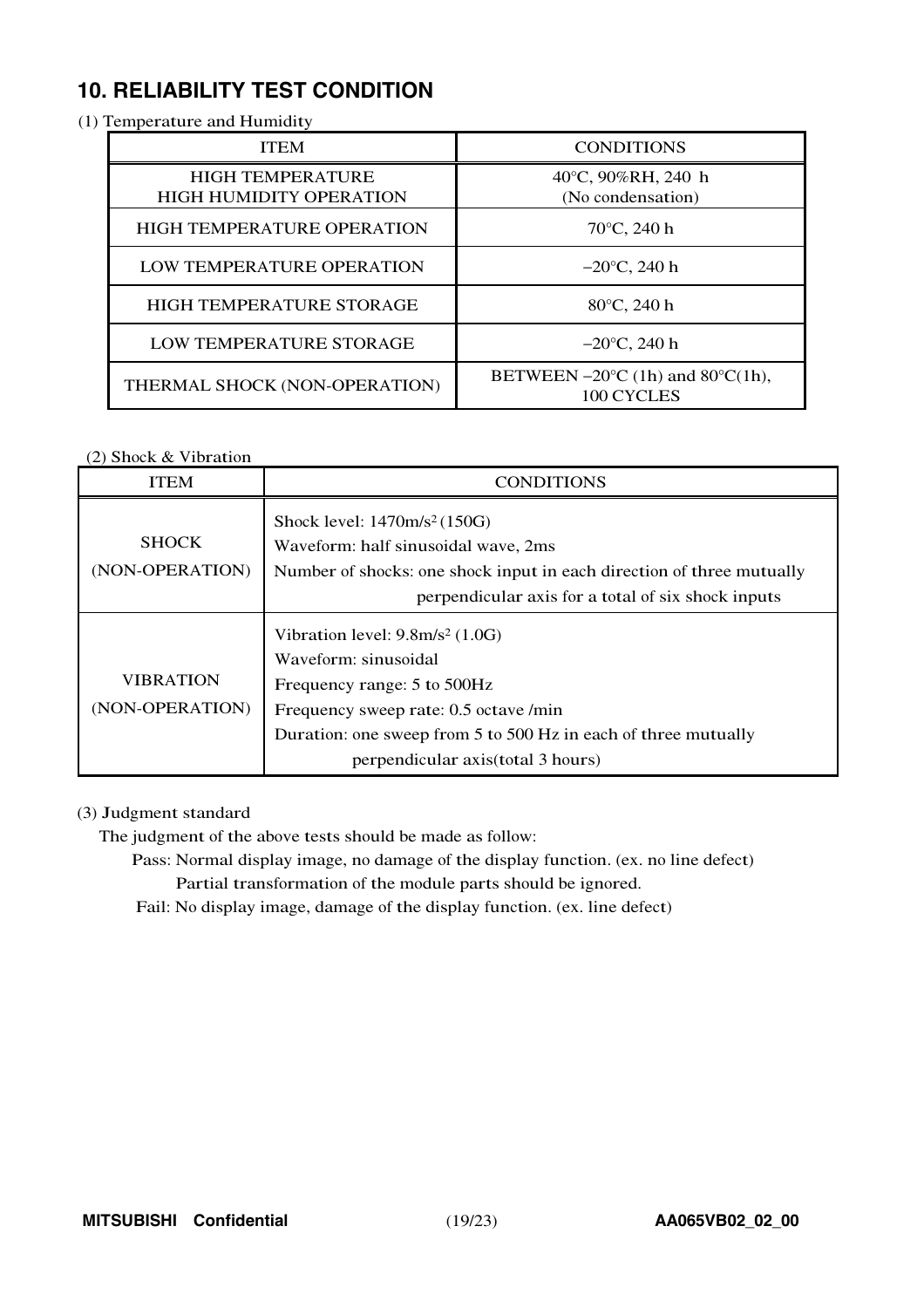# **11. OTHER FEATURE**

This LCD module complies with RoHS\*) directive.

\*) RoHS: Restriction of the use of certain hazardous substances in electrical and electronic equipment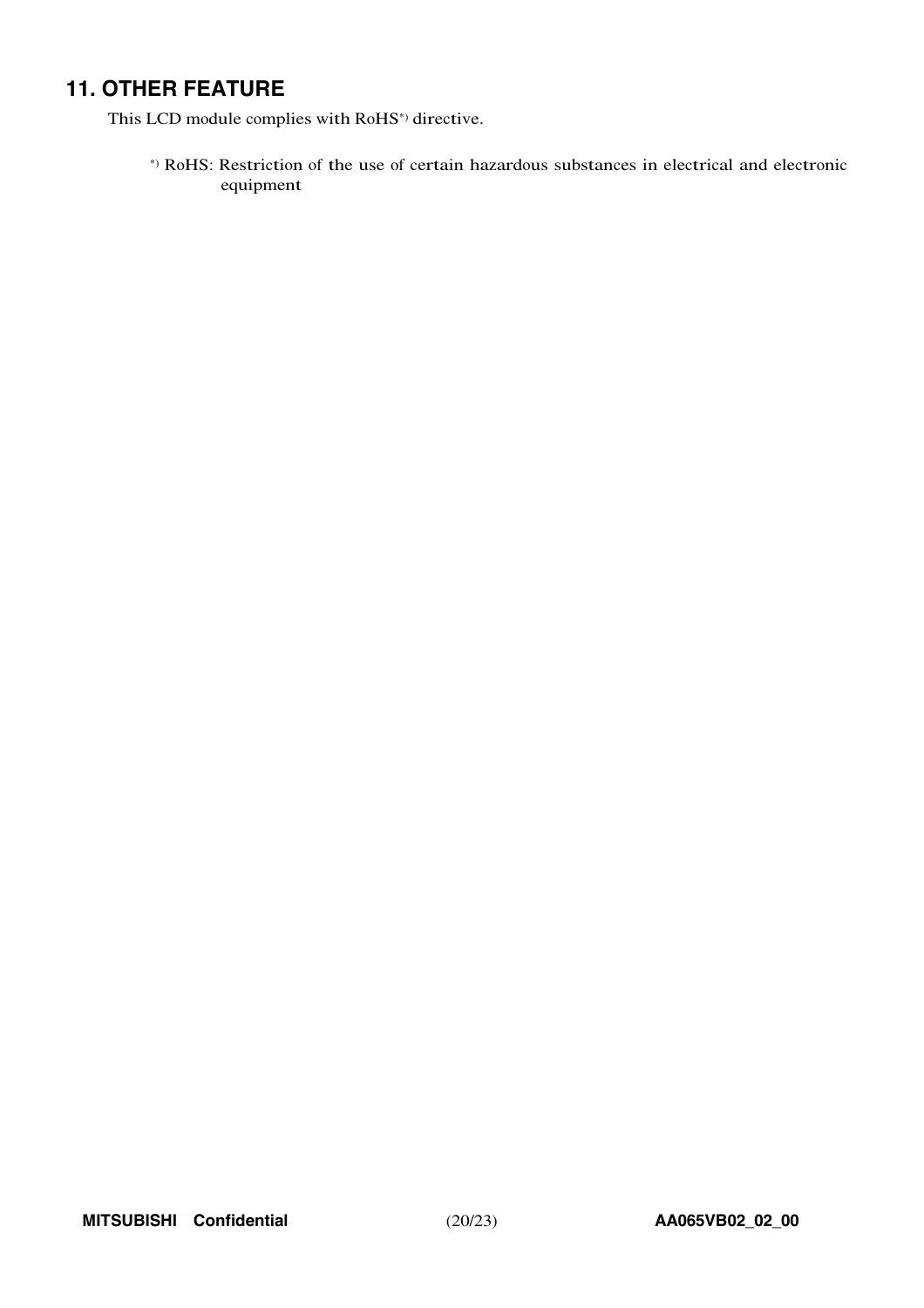# **12. HANDLING PRECAUTIONS FOR TFT-LCD MODULE**

Please pay attention to the followings in handling TFT-LCD products;

# **(1) ASSEMBLY PRECAUTION**

- a. Please mount the LCD module by using mounting hole with a screw clamping torque less than 0.2 Nm. Please do not bend or wrench the LCD module in assembling. Please do not drop, bend or twist the LCD module in handling.
- b. Please design display housing in accordance with the following guide lines.
	- (a) Housing case must be designed carefully so as not to put stresses on LCD all sides and not to wrench module. The stresses may cause non-uniformity even if there is no non-uniformity statically.
	- (b) Keep sufficient clearance between LCD module back surface and housing when the LCD module is mounted. Approximately 1.0mm of the clearance in the design is recommended taking into account the tolerance of LCD module thickness and mounting structure height on the housing.
	- (c) When some parts, such as, FPC cable and ferrite plate, are installed underneath the LCD module, still sufficient clearance is required, such as 0.5mm. This clearance is, especially, to be reconsidered when the additional parts are implemented for EMI countermeasure.
	- (d) Design the inverter location and connector position carefully so as not to give stress to lamp cable, or not to interface the LCD module by the lamp cable.
	- (e) Keep sufficient clearance between LCD module and the others parts, such as inverter and speaker so as not to interface the LCD module. Approximately 1.0mm of the clearance in the design is recommended.
	- (f) To avoid local elevation/decrease of temperature, considering location of heating element, heat release, thermal design should be done.
- c. Please do not push or scratch LCD panel surface with anything hard. And do not soil LCD panel surface by touching with bare hands. (Polarizer film, surface of LCD panel is easy to be flawed.)
- d. Please do not press any parts on the rear side such as source TCP, gate TCP, control circuit board and FPCs during handling LCD module. If pressing rear part is unavoidable, handle the LCD module with care not to damage them.
- e. Please wipe off LCD panel surface with absorbent cotton or soft cloth in case of it being soiled.
- f. Please wipe off drops of adhesives like saliva and water on LCD panel surface immediately. They might damage to cause panel surface variation and color change.
- g. Please do not take a LCD module to pieces and reconstruct it. Resolving and reconstructing modules may cause them not to work well.
- h. Please do not touch metal frames with bare hands and soiled gloves. A color change of the metal frames can happen during a long preservation of soiled LCD modules.
- i. Please handle metal frame carefully because edge of metal frame is very sharp.
- j. Please pay attention to handling lead wire of backlight so that it is not tugged in connecting with inverter.
- k. Please connect the metal frame of LCD module to GND in order to minimize the effect of external noise and EMI.
- l. Be sure to connect the cables and the connecters correctly.
- **MITSUBISHI Confidential** (21/23) **AA065VB02\_02\_00**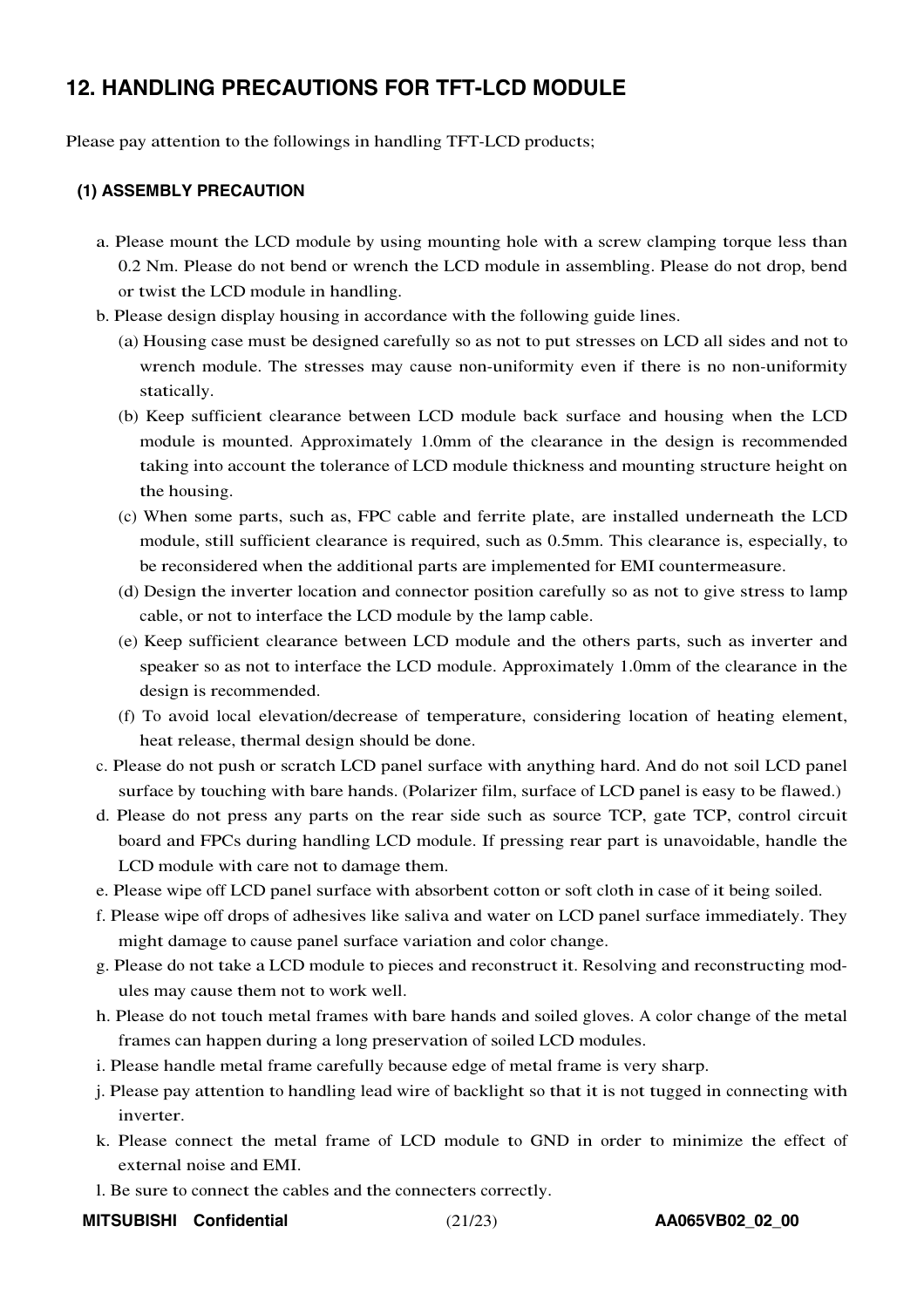## **(2) OPERATING PRECAUTIONS**

- a. Please be sure to turn off the power supply before connecting and disconnecting signal input cable.
- b. Please do not change variable resistance settings in LCD module. They are adjusted to the most suitable value. If they are changed, it might happen LCD does not satisfy the characteristics specification.
- c. LCD backlight takes longer time to become stable of radiation characteristics in low temperature than in room temperature.
- d. The interface signal speed is very high. Please pay attention to transmission line design and other high speed signal precautions to satisfy signal specification.
- e. A condensation might happen on the surface and inside of LCD module in case of sudden change of ambient temperature.
- f. Please pay attention not to display the same pattern for very long time. Image might stick on LCD. Even if image sticking happens, it may disappear as the operation time proceeds.
- g. Please obey the same safe instructions as ones being prepared for ordinary electronic products.

### **(3) PRECAUTIONS WITH ELECTROSTATICS**

- a. This LCD module use CMOS-IC on circuit board and TFT-LCD panel, and so it is easy to be affected by electrostatics. Please be careful with electrostatics by the way of your body connecting to the ground and so on.
- b. Please remove protection film very slowly from the surface of LCD module to prevent from electrostatics occurrence.

### **(4) STORAGE PRECAUTIONS**

- a. Please do not leave the LCDs in the environment of high humidity and high temperature such as 60°C90%RH.
- b. Please do not leave the LCDs in the environment of low temperature; below -20°C.

### **(5) SAFETY PRECAUTIONS**

- a. When you waste damaged or unnecessary LCDs, it is recommended to crush LCDs into pieces and wash them off with solvents such as acetone and ethanol, which should later be burned.
- b. If any liquid leaks out of a damaged glass cell and comes in contact with the hands, wash off thoroughly with soap and water.
- c. Be sure to turn off the power supply when inserting or disconnecting the cable.
- d. Inverter should be designed carefully so as not to keep working in case of detecting over current or open circuit on the lamp.

### **(6) OTHERS**

a. A strong incident light into LCD panel might cause display characteristics changing inferior

**MITSUBISHI Confidential** (22/23) **AA065VB02\_02\_00**